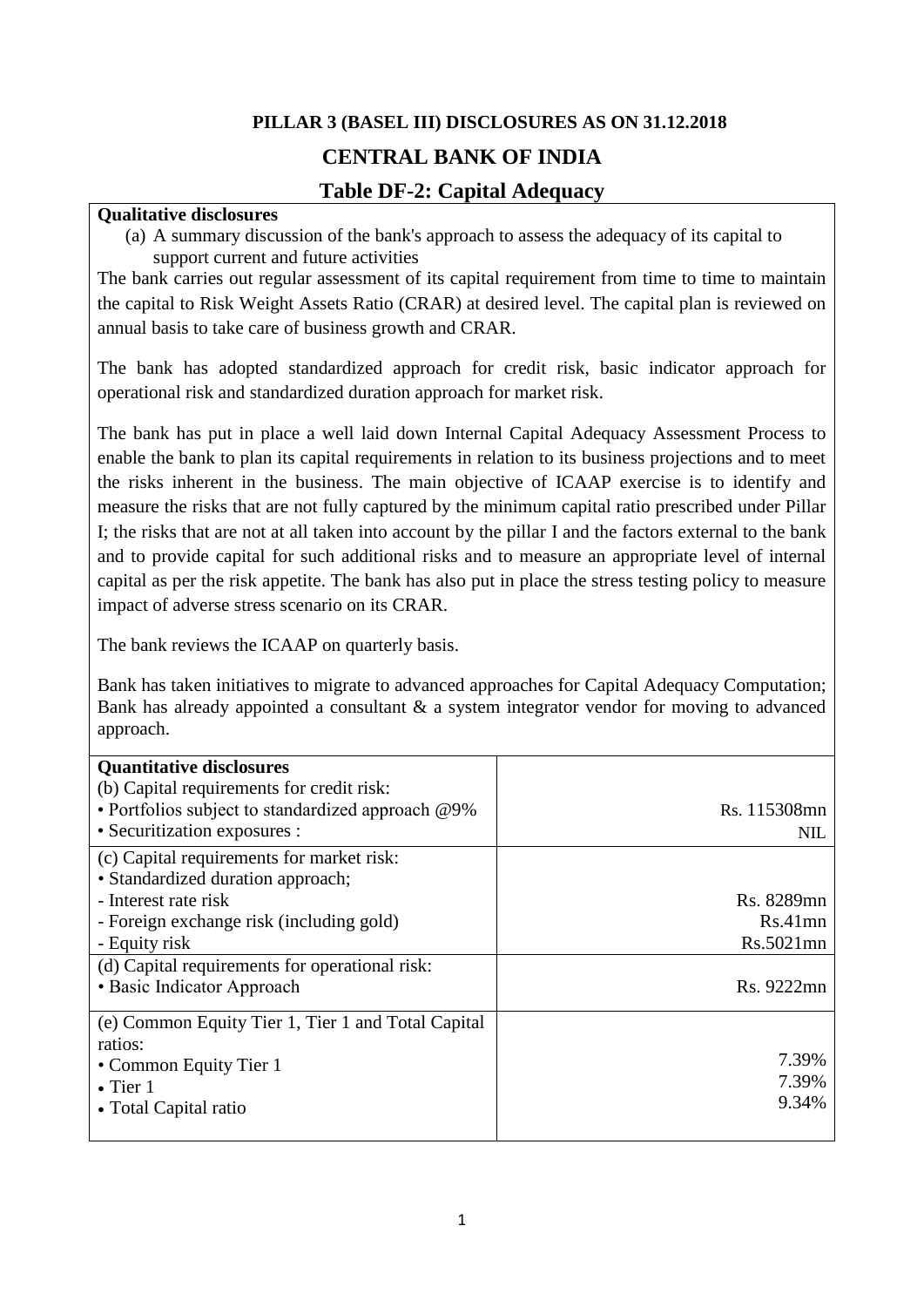### **General qualitative disclosure requirement**

A committee of board of Directors regularly oversees the Bank's Risk Management policies/practices under various risks viz. credit, operational, market etc. The bank also has separate committees for each risk comprising of top executives of bank headed by Chairman / Managing Director & CEO/ Executive Directors such as Asset liability Management committee, Credit policy Committee, Operational Risk committee. These committees meet at regular intervals throughout the year to assess and monitor the level of risk under various bank operations and initiate appropriate mitigation measures wherever necessary.

The Risk Management Department at central office level which is headed by Chief Risk Officer (General Manager) measures, control and manages risk within the limits set by the Board and enforces compliance with risk parameters set by various committees. The General Manager is assisted by Deputy General Manager and a team of Assistant General Managers, Chief Managers, Senior Managers and Managers.

At all Zonal offices and Regional offices, Risk Managers are posted who act as an extended arm of the Risk Management Department of Central Office.

The bank has in place various policies such as Credit Risk Management Policy, Credit Risk Mitigation and Collateral Management Policy, Stress testing policy, Market Discipline & Disclosure policy, Intra group transaction and exposure policy, Operational risk policy, ALM policy and Market risk management Policy.

Besides these, the Loan Policy prescribing broad parameters governing loan functions, guidelines on appraisal and evaluation of credit proposals, lending powers of delegated authorities, exposure norms, prudential limits and measures, monitoring and controlling the credit portfolio is also in place.

The Credit Monitoring Department headed by General Manager monitors the loan portfolio, identify special mention accounts and take corrective measures. Loan review mechanism is also carried out by the department apart from processing and monitoring of accounts.

The bank has introduced rating models for various segments of borrowers including retail lending schemes which measures the risk associated with counterparties and helps in credit and pricing decisions. In case of large borrowers, credit risk assessment models evaluate financial risk, Industry risk, Management risk and business risk of the counter party and each of these risks are scored separately, and then overall rating is accorded to the counter party. Facility rating module is also available in the rating tool. Where parental support is available the same is also factored in rating, if corporate guarantee is available to the borrower.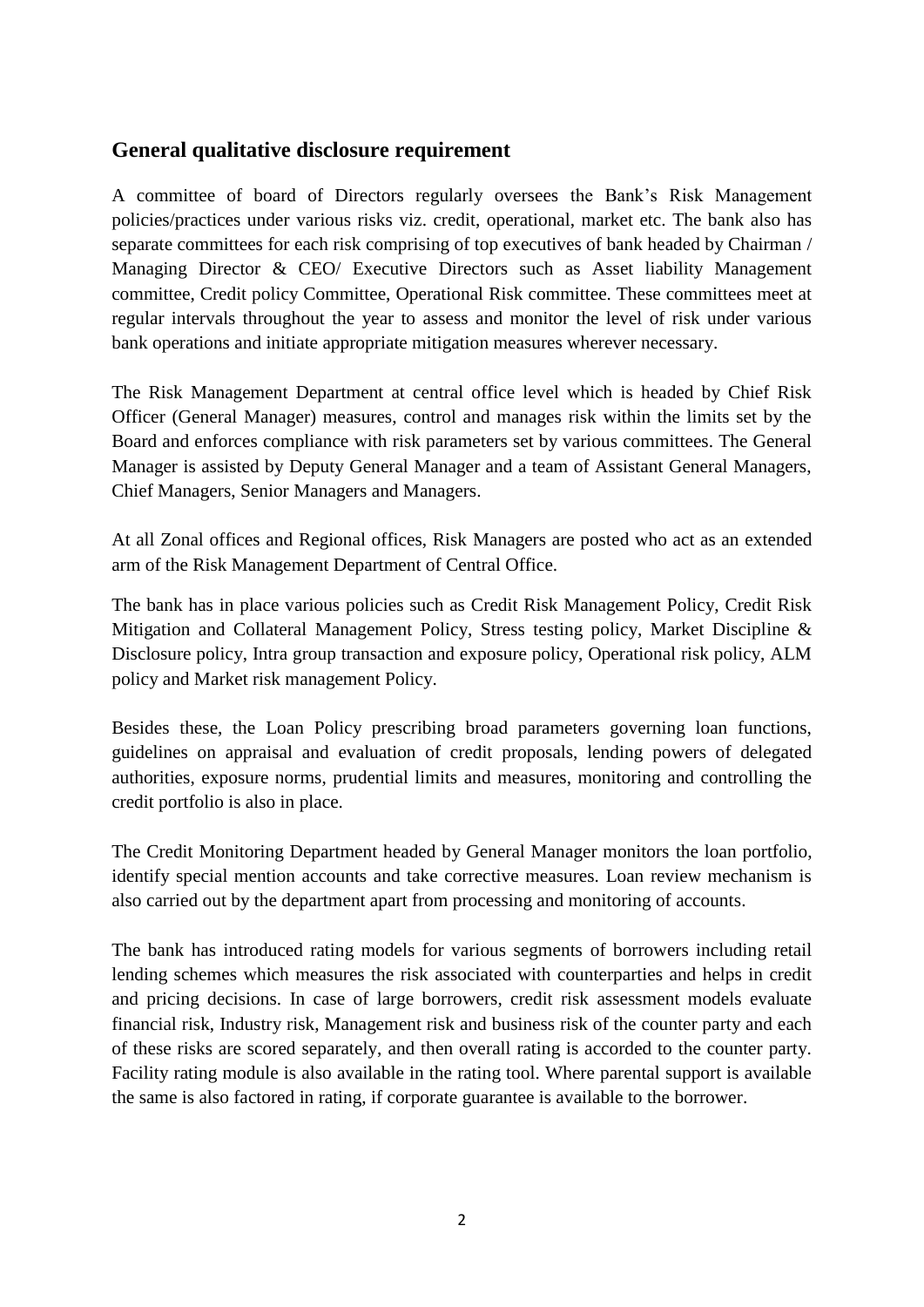#### **Table DF-3 Credit risk: General disclosures for all banks**

#### **Qualitative Disclosures**

#### **Credit risk**

#### **Impaired :**

The Working Group to review the existing prudential guidelines on restructuring of advances by banks/financial institutions in its report dated 20.07.2012 has observed that as per international accounting standards, accounts are generally treated as impaired on restructuring and recommended that similar practice should be followed in India. Ind AS 109 Financial Instruments contains guidance on the recognition, derecognition, classification and measurement of financial instruments including impairment and hedge accounting

A Non-Performing Asset shall be a loan or an advance where-

- (i) Interest and/or installment of principal remain overdue for a period of more than 90days in respect of a Term Loan;
- (ii) The account remains out of order for 90 days
- (iii) The bill remains overdue for a period of more than 90days in the case of bills Purchased and Discounted
- (iv) In case of advances granted for Agricultural purposes
	- a) The installment of principal or interest thereon remains overdue for two crop seasons for short duration crops
	- b) The installment of principal or interest thereon remains overdue for one crop seasons for long duration crops
- (v) The amount of liquidity facility remains outstanding for more than 90 days, in respect of a securitization transaction undertaken in terms of guidelines on securitization dated February 1, 2006.
- (vi) in respect of derivative transactions, the overdue receivables representing positive mark to- market value of a derivative contract, if these remain unpaid for a period of 90 days from the specified due date for payment.

RBI vide its circular dated February 12, 2018 has issued a revised framework for the resolution of stressed assets in view of enactment of the Insolvency and Bankruptcy Code, 2016.

#### **Out of Order:**

An account should be treated as "out of Order" if the outstanding balance remains continuously in excess of the sanctioned limit/drawing power. In cases where the outstanding balance in the principal operating accounts less than the sanctioned limit/drawing power, but there are no credits continuously for 90 days as on the date of balance sheet or credit are not enough to cover the interest debited in the account during the same period.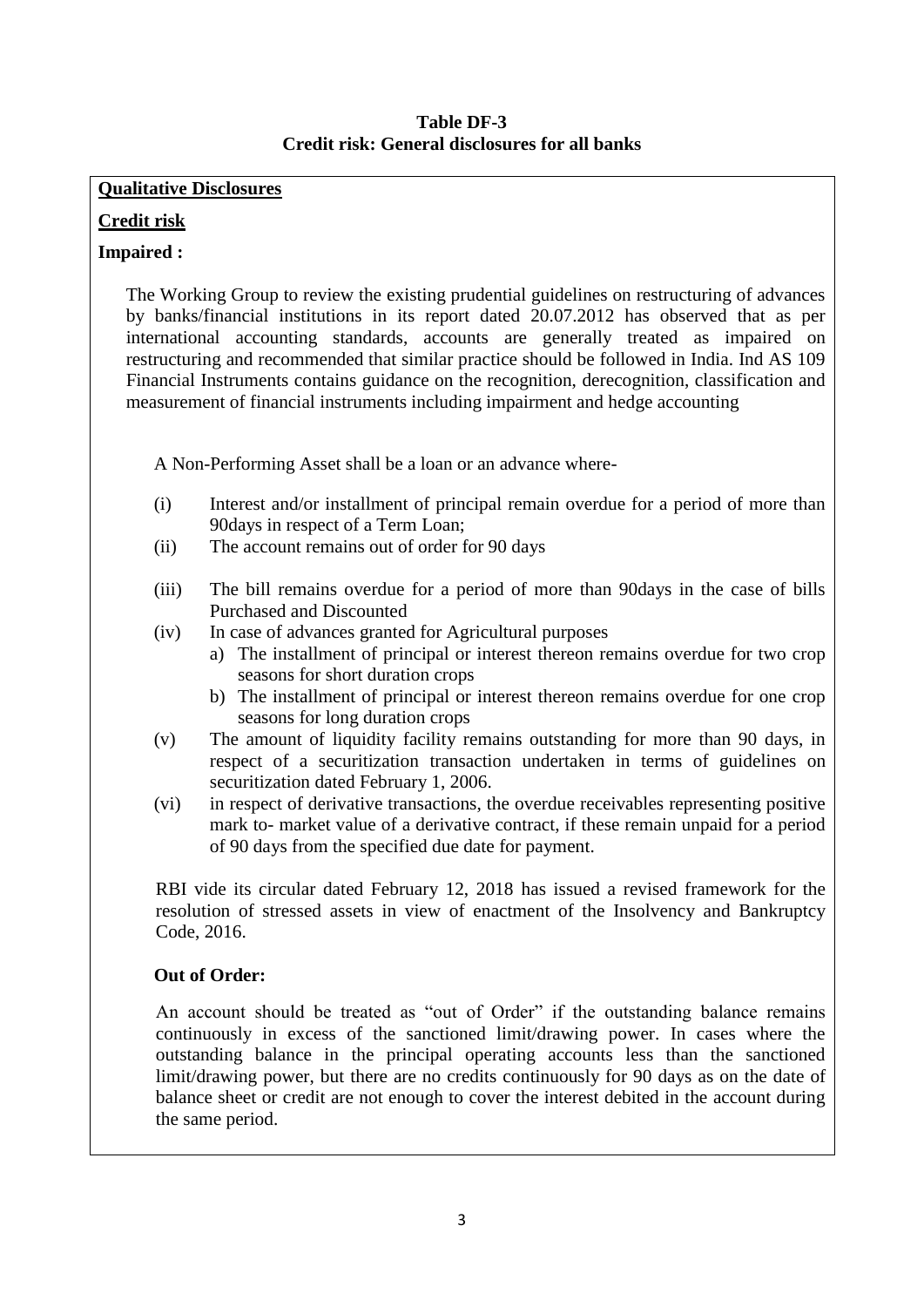#### **Overdue:**

Any amount due to the bank under any credit facility is overdue if it is not paid on due date fixed by the bank.

#### **Credit Risk Management Policy**

Bank has put in place a well-articulated Board approved Credit Risk Policy which is reviewed annually. The policy deals with the following areas:

- Credit risk- definition, Policy and strategy
- Risk identification & measurement,
- Risk grading and aggregation,
- Credit risk rating framework and reporting,
- Risk control and portfolio management,
- Mitigation techniques,
- Target markets and type of economic activity,
- Credit approval authority,
- Country and currency exposure,
- Maturity patterns, level of diversification,
- Cyclical aspect of the economy,
- Credit risk in off balance sheet exposure,
- Credit risk monitoring procedures,
- Managing of credit risk in inter Bank Exposure,
- Country risk and other operational matters

|                                  | (Rs. in Mn) |
|----------------------------------|-------------|
| <b>Quantitative Disclosures:</b> |             |
| (a) Total gross credit risk      |             |
| exposures:                       |             |
| Fund based*:                     | 2792245     |
| Non-fund based:                  | 247797      |
| *includes cash, balances with    |             |
| banks, investments etc           |             |
| (b) Geographic distribution      |             |
| of exposures:                    |             |
|                                  | 289         |
|                                  | 3039751     |
|                                  |             |
|                                  |             |
|                                  |             |
|                                  |             |
|                                  |             |
| Overseas<br>Domestic             |             |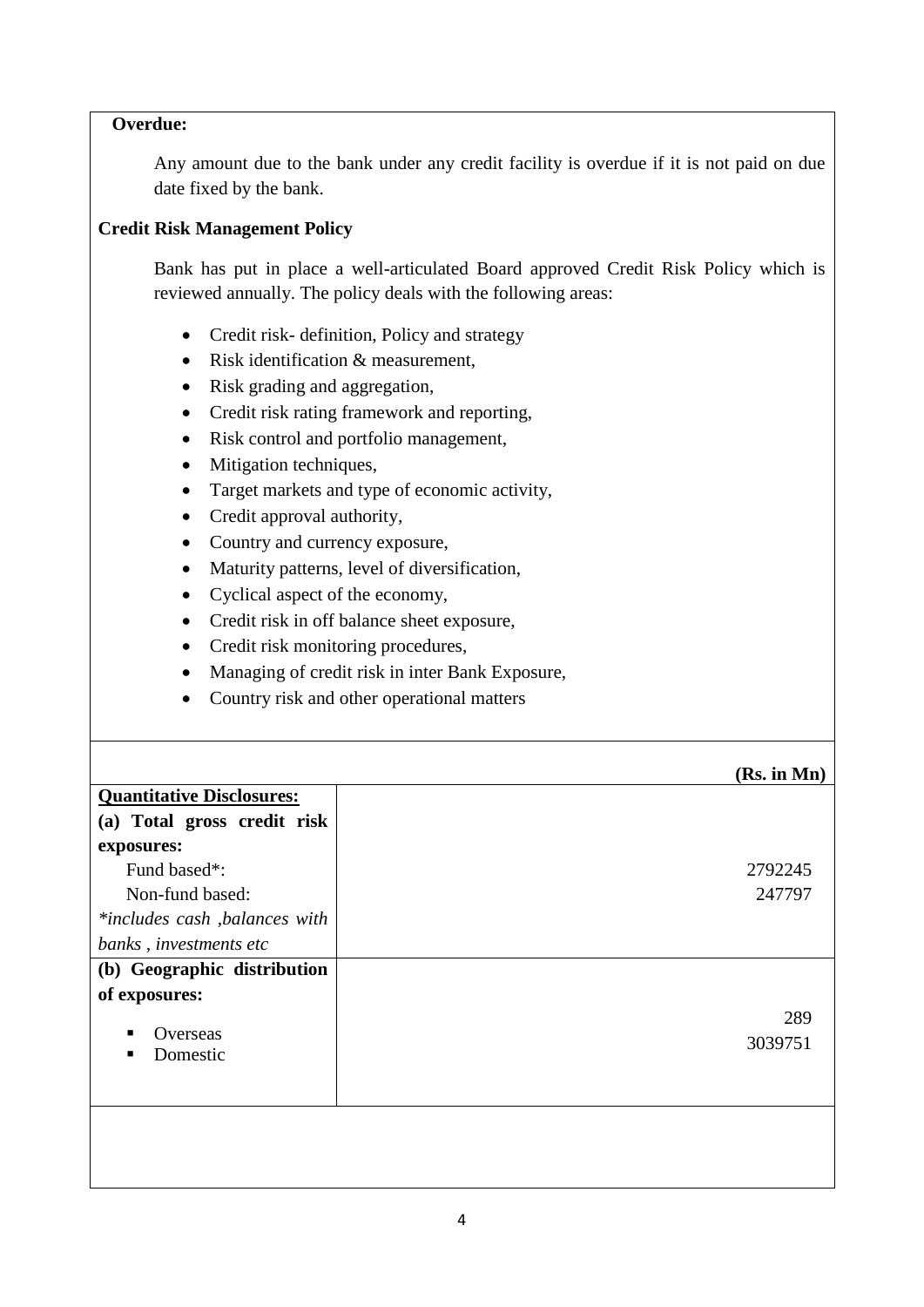| <b>Industry Name</b>                                                               | Rs. in Mn      | Rs. in Mn                    | Rs. in Mn |
|------------------------------------------------------------------------------------|----------------|------------------------------|-----------|
|                                                                                    | <b>Funded</b>  | <b>Non-Funded Investment</b> |           |
| A. Mining and Quarrying $(A.1 + A.2)$                                              | 1,992          | 1,384                        | 0.00      |
| A.1 Coal                                                                           | 750            | 1,356                        | 0.00      |
| A.2 Others                                                                         | 1,242          | 28                           | 0.00      |
| B. Food Processing (B.1 to B.5)                                                    | 72,870         | 20,147                       | 4,954.39  |
| <b>B.1 Sugar</b>                                                                   | 25,304         | 3,682                        | 4,344.12  |
| <b>B.2</b> Edible Oils and Vanaspati                                               | 14,123         | 11,811                       | 0.07      |
| B.3 Tea                                                                            | 2,166          | 31                           | 0.67      |
| <b>B.4 Coffee</b>                                                                  | 18             | $\overline{0}$               | 0.00      |
| <b>B.5 Others</b>                                                                  | 31,259         | 4,622                        | 609.54    |
| C. Beverages (excluding Tea & Coffee) and Tobacco                                  | 1,771          | $\boldsymbol{0}$             | 0.00      |
| C.1 Tobacco and tobacco products                                                   | 115            | $\overline{0}$               | 0.00      |
| C.2 Others                                                                         | 1,656          | $\overline{0}$               | 0.00      |
| D. Textiles                                                                        | 64,067         | 16,336                       | 2,182.34  |
| D.1 Cotton                                                                         | 29,275         | 1,493                        | 1,902.84  |
| D.2 Jute                                                                           | 1,307          | 393                          | 0.40      |
| D.3 Man-made, of which                                                             | 185            | $\overline{0}$               | 0.00      |
| D.4 Others                                                                         | $\overline{7}$ | $\overline{0}$               | 0.00      |
| Out of D (i.e., Total Textiles) to Spinning Mills                                  | 172            | $\overline{0}$               | 0.00      |
| E. Leather and Leather products                                                    | 808            | 164                          | 0.00      |
| F. Wood and Wood Products                                                          | 835            | 392                          | 0.00      |
| G. Paper and Paper Products                                                        | 4,977          | 2,135                        | 137.80    |
| H. Petroleum (non-infra), Coal Products (non-mining)<br>and Nuclear Fuels          | 13,086         | 2,400                        | 28.95     |
| I. Chemicals and Chemical Products (Dyes, Paints,<br>etc.) $(I.1 \text{ to } I.4)$ | 35,904         | 9,257                        | 121.41    |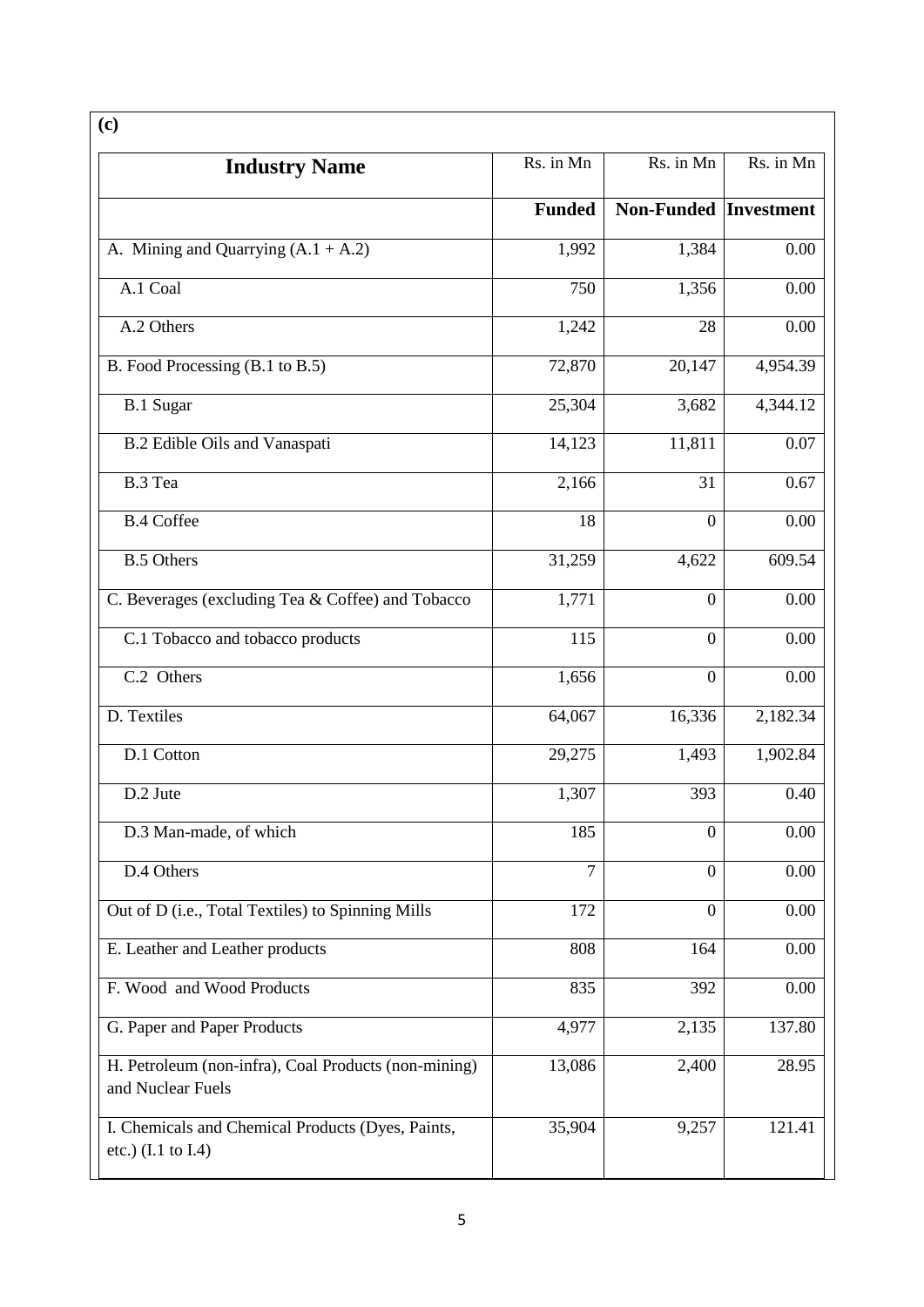| I.1 Fertilizers                                     | 11,221  | 92               | 0.45      |
|-----------------------------------------------------|---------|------------------|-----------|
| <b>I.2 Drugs and Pharmaceuticals</b>                | 9,165   | 5,702            | 99.49     |
| I.3 Petro-chemicals (excluding under                | 4,660   | 974              | 0.00      |
| Infrastructure)                                     |         |                  |           |
| I.4 Others                                          | 10,858  | 2,489            | 21.48     |
| J. Rubber, Plastic and their Products               | 2,084   | 602              | 0.00      |
| K. Glass & Glassware                                | 527     | 10               | 0.00      |
| L. Cement and Cement Products                       | 16,641  | 1,656            | 0.00      |
| M. Basic Metal and Metal Products $(M.1 + M.2)$     | 111,406 | 21,951           | 2,644.08  |
| M.1 Iron and Steel                                  | 88,512  | 16,907           | 1,903.88  |
| M.2 Other Metal and Metal Products                  | 22,894  | 5,045            | 740.20    |
| N. All Engineering $(N.1 + N.2)$                    | 75,774  | 53,472           | 552.30    |
| N.1 Electronics                                     | 34,673  | 1,764            | 204.98    |
| N.2 Others                                          | 41,101  | 51,708           | 347.32    |
| O. Vehicles, Vehicle Parts and Transport Equipments | 9,820   | 6,253            | 159.15    |
| P. Gems and Jewellery                               | 32,622  | 5,200            | 0.00      |
| Q. Construction                                     | 64,361  | 14,830           | 2,811.81  |
| R. Infrastructure (a to d)                          | 443,567 | 52,390           | 66,776.99 |
| R.a Transport (a.1 to a.6)                          | 98,416  | 5,506            | 10,845.24 |
| R.a.1 Roads and Bridges                             | 65,053  | 2,535            | 10,845.24 |
| R.a.2 Ports                                         | 6,496   | 600              | 0.00      |
| R.a.3 Inland Waterways                              | 1,078   | $\boldsymbol{0}$ | 0.00      |
| R.a.4 Airport                                       | 11,403  | 66               | 0.00      |
| R.a.5 Railway Track, tunnels, viaducts, bridges     | 12,251  | 2,305            | 0.00      |
| R.a.6 Urban Public Transport (except rolling        | 2,134   | $\boldsymbol{0}$ | 0.00      |
| stock in case of urban road transport)              |         |                  |           |
| b. Energy $(b.1 to b.6)$                            | 233,717 | 8,454            | 51,714.56 |
| b.1 Electricity (Generation)                        | 115,881 | 7,146            | 0.00      |
|                                                     |         |                  |           |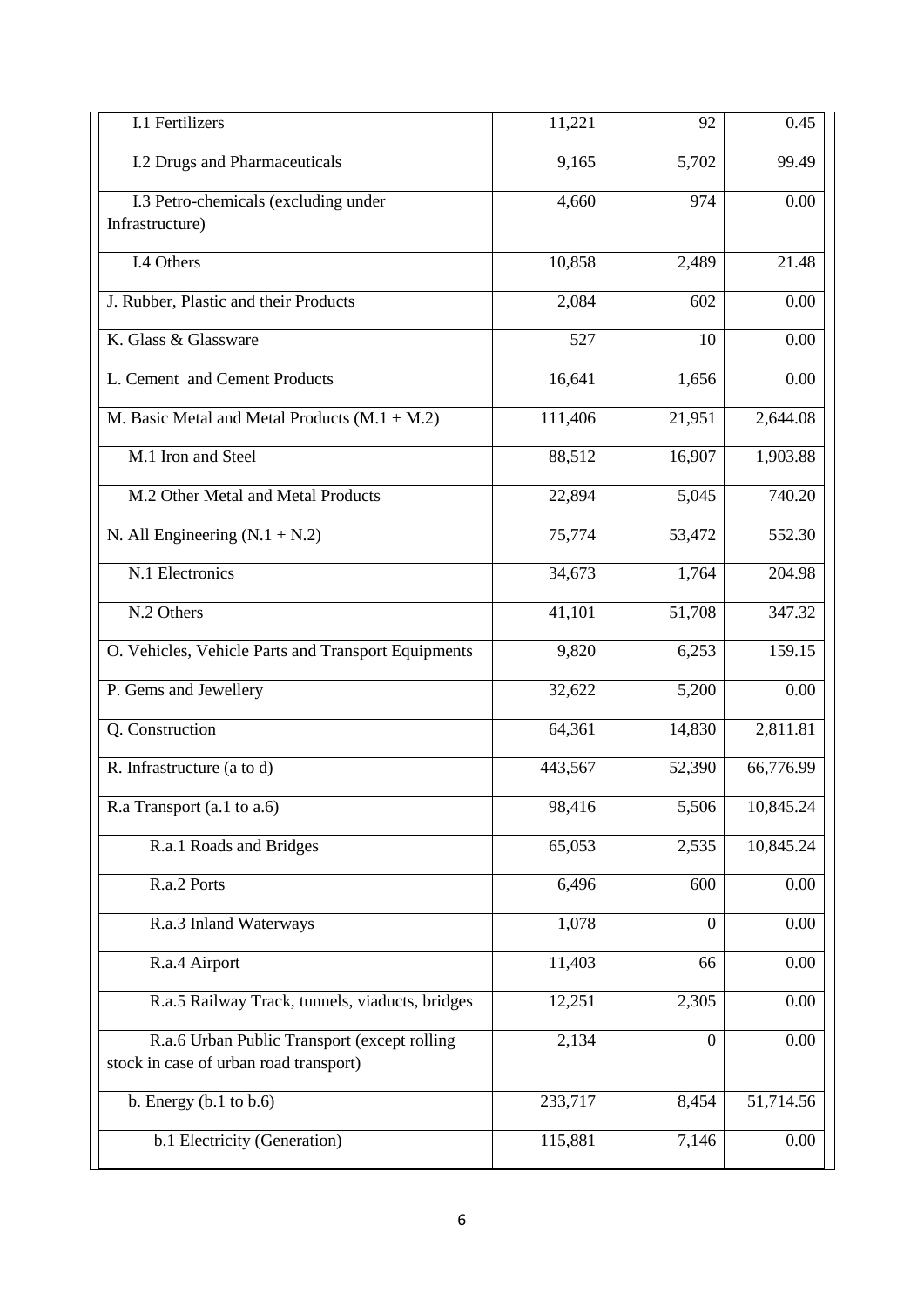| b.1.1 Central Govt PSUs                                       | 6,905            | $\overline{0}$   | 0.00      |
|---------------------------------------------------------------|------------------|------------------|-----------|
|                                                               |                  |                  |           |
| b.1.2 State Govt PSUs (incl. SEBs)                            | 25,247           | 3,304            | 0.00      |
| b.1.3 Private Sector                                          | 83,729           | 3,842            | 0.00      |
| b.2 Electricity (Transmission)                                | 8,532            | 855              | 0.00      |
| b.2.1 Central Govt PSUs                                       | $\boldsymbol{0}$ | $\theta$         | 0.00      |
| b.2.2 State Govt PSUs (incl. SEBs)                            | 2,856            | 855              | 0.00      |
| b.2.3 Private Sector                                          | 5,676            | $\mathbf{0}$     | 0.00      |
| b.3 Electricity (Distribution)                                | 88,193           | 453              | 51,714.56 |
| b.3.1 Central Govt PSUs                                       | $\overline{0}$   | $\overline{0}$   | 0.00      |
| b.3.2 State Govt PSUs (incl. SEBs)                            | 87,650           | 1                | 51,714.56 |
| b.3.3 Private Sector                                          | 543              | 452              | 0.00      |
| R.b.4 Oil Pipelines                                           | 8,757            | $\theta$         | 0.00      |
| R.b.5 Oil/Gas/Liquefied Natural Gas (LNG)<br>storage facility | 10,500           | $\mathbf{0}$     | 0.00      |
| R.b.6 Gas Pipelines                                           | 1,855            | $\theta$         | 0.00      |
| R.c. Water and Sanitation (c.1 to c.7)                        | 9,726            | 380              | 0.00      |
| R.c.1 Solid Waste Management                                  | 810              | $\overline{0}$   | 0.00      |
| R.c.2 Water supply pipelines                                  | $\theta$         | $\overline{0}$   | 0.00      |
| R.c.3 Water treatment plants                                  | 2,505            | 380              | $0.00\,$  |
| R.c.4 Sewage collection, treatment and disposal<br>system     | 6,402            | $\boldsymbol{0}$ | 0.00      |
| R.c.5 Irrigation (dams, channels, embankments<br>etc)         | 9                | $\overline{0}$   | 0.00      |
| R.c.6 Storm Water Drainage System                             | $\boldsymbol{0}$ | $\theta$         | 0.00      |
| R.c.7 Slurry Pipelines                                        | $\overline{0}$   | $\theta$         | 0.00      |
| R.d. Communication (d.1 to d.3)                               | 31,911           | 35,742           | 595.00    |
| R.d.1 Telecommunication (Fixed network)                       | $\overline{0}$   | $\overline{0}$   | 0.00      |
| R.d.2 Telecommunication towers                                | 11,457           | $\boldsymbol{0}$ | 0.00      |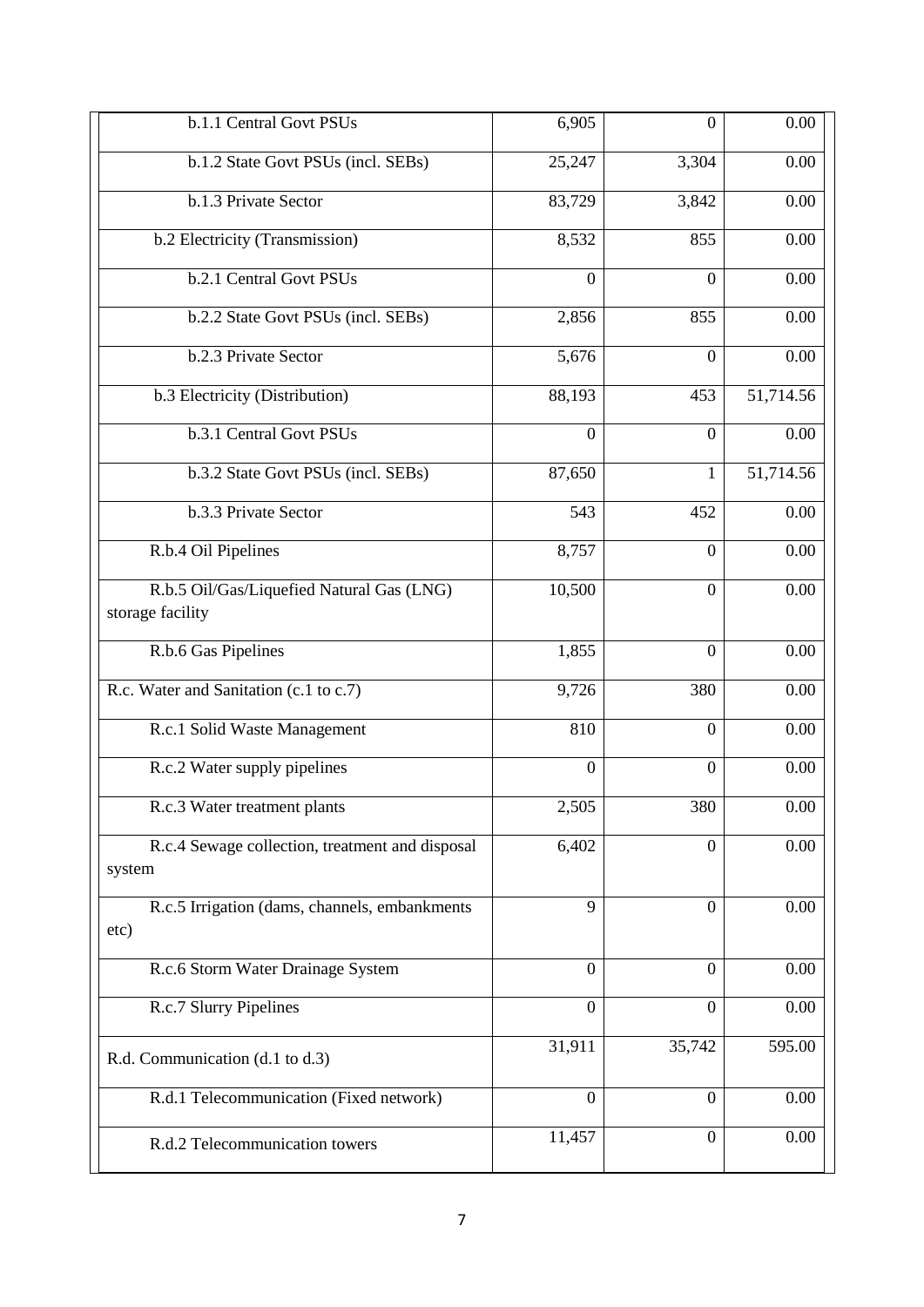| R.d.3 Telecommunication and Telecom Services                                                                              | 20,454         | 35,742   | 595.00         |
|---------------------------------------------------------------------------------------------------------------------------|----------------|----------|----------------|
| R.e. Social and Commercial Infrastructure (e.1 to e.9)                                                                    | 37,471         | 784      | 0.00           |
| R.e.1 Education Institutions (capital stock)                                                                              | 9,172          | 589      | 0.00           |
| R.e.2 Hospitals (capital stock)                                                                                           | 4,608          | $\theta$ | 0.00           |
| R.e.3 Three-star or higher category classified<br>hotels located outside cities with population of more<br>than 1 million | 5,850          | 150      | 0.00           |
| R.e.4 Common infrastructure for industrial<br>parks, SEZ, tourism facilities and agriculture markets                      | 16,991         | 45       | 0.00           |
| R.e.5 Fertilizer (Capital investment)                                                                                     | 438            | $\Omega$ | 0.00           |
| R.e.6 Post harvest storage infrastructure for<br>agriculture and horticultural produce including cold<br>storage          | 413            | $\theta$ | 0.00           |
| R.e.7 Terminal markets                                                                                                    | $\overline{0}$ | $\Omega$ | 0.00           |
| R.e.8 Soil-testing laboratories                                                                                           | $\theta$       | $\theta$ | 0.00           |
| R.e.9 Cold Chain                                                                                                          | $\overline{0}$ | $\Omega$ | 0.00           |
| R.f. Others, if any, please specify                                                                                       | 32,326         | 1,525    | 3,622.19       |
| S. Other Industries, pl. specify                                                                                          | 48,961         | 5,610    | 444.90         |
| All Industries (A to S)                                                                                                   | 1,002,073      | 214,187  | 80,814.13      |
| Residuary other advances (to tally with gross<br>advances)                                                                | 1,020,327      | 47,544   | $\overline{0}$ |
| <b>Total</b>                                                                                                              | 2,022,400      | 261,731  | 80,814.13      |

Industry exposure is more than 5% gross exposure

|                    | <b>Funded</b><br>Rs. in Mn | <b>Non-Funded</b><br>Rs. in Mn | <b>Investment Rs.</b><br>in Mn |
|--------------------|----------------------------|--------------------------------|--------------------------------|
| Infrastructure     | 443,567                    | 52,390                         | 66,777                         |
| <b>Basic Metal</b> | 111,406                    | 21,951                         | 2,644                          |
| All Engineering    | 75,774                     | 53,472                         | 552                            |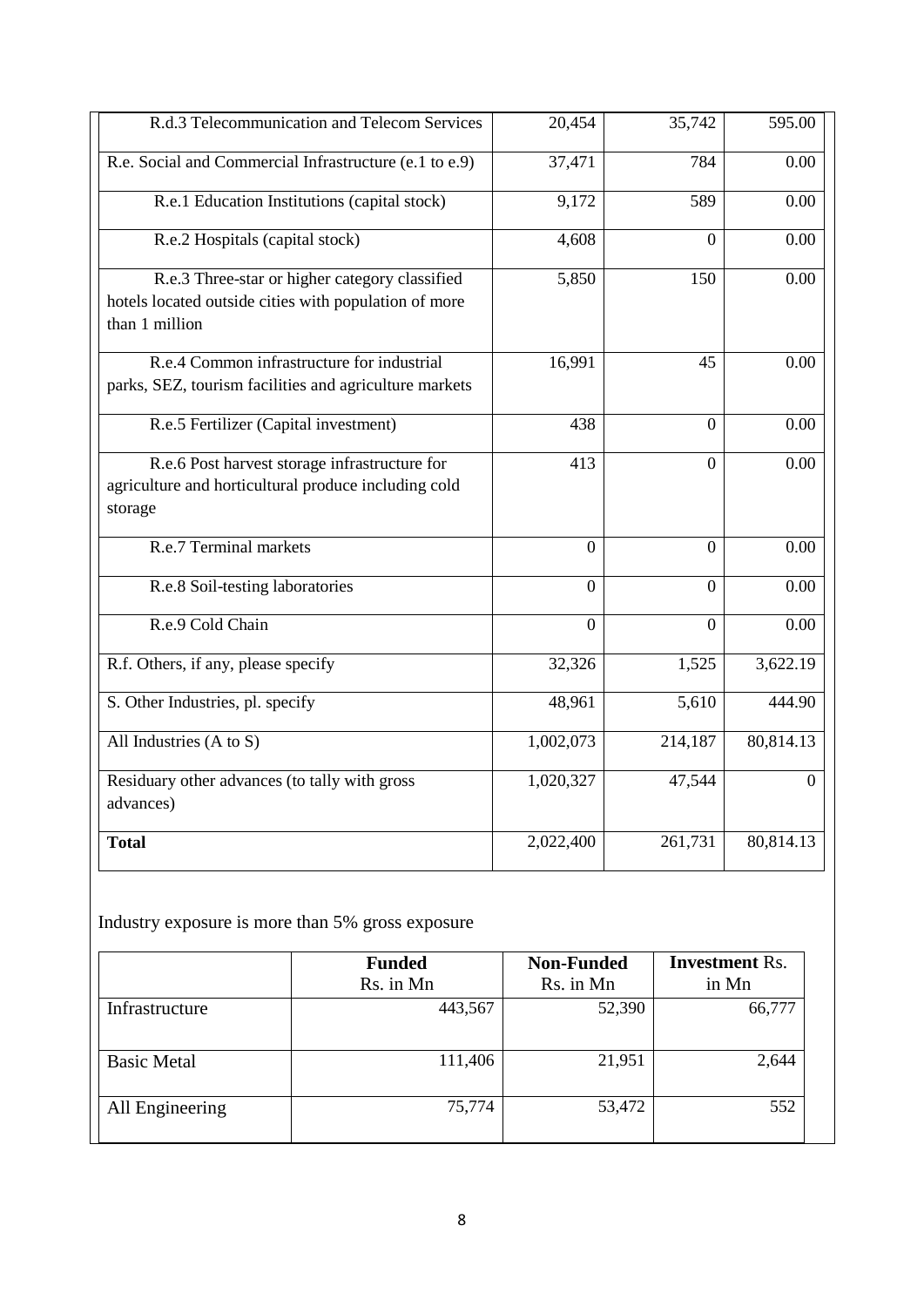| (d) Residual maturity breakdown of Performing Assets:                                                                                                 | Rs. in Mn                                               |
|-------------------------------------------------------------------------------------------------------------------------------------------------------|---------------------------------------------------------|
| Day 1                                                                                                                                                 | 458881                                                  |
| 02days to 07days:                                                                                                                                     | 16803                                                   |
| 08days to 14days:                                                                                                                                     | 1960                                                    |
| 15days to 30days:                                                                                                                                     | 18876                                                   |
| 31 days to 3 months:                                                                                                                                  | 99199                                                   |
| Above 2 months to 3months:                                                                                                                            | 62317                                                   |
| Above 3 months to 6 months                                                                                                                            | 108791                                                  |
| Above 6 months to 12 months:                                                                                                                          | 104288                                                  |
| Above 1 year to 3year                                                                                                                                 | 761397                                                  |
| Above 3 years to 5 years                                                                                                                              | 168377                                                  |
| Over 5 Years                                                                                                                                          | 713808                                                  |
| Total                                                                                                                                                 | 2514697                                                 |
| (e) Amount of NPAs (Gross)<br>Substandard<br>٠<br>Doubtful 1<br>٠<br>Doubtful 2<br>Doubtful 3<br>Loss<br>■                                            | Rs. In Mn<br>96182<br>73193<br>129882<br>40013<br>14057 |
| (f) Net NPAs                                                                                                                                          | 156051                                                  |
| (g) NPA Ratios<br>Gross NPAs to gross<br>ш<br>advances<br>Net NPAs<br>to<br>п<br>net<br>advances                                                      | 20.64%<br>10.32%                                        |
| <b>NPAs</b><br><b>Movement</b><br>of<br><b>(h)</b><br>(Gross)<br>Opening balance<br>п<br><b>Additions</b><br>٠<br>Reductions<br>٠<br>NPA (Gross)<br>п | 381307<br>80037<br>108017<br>353327                     |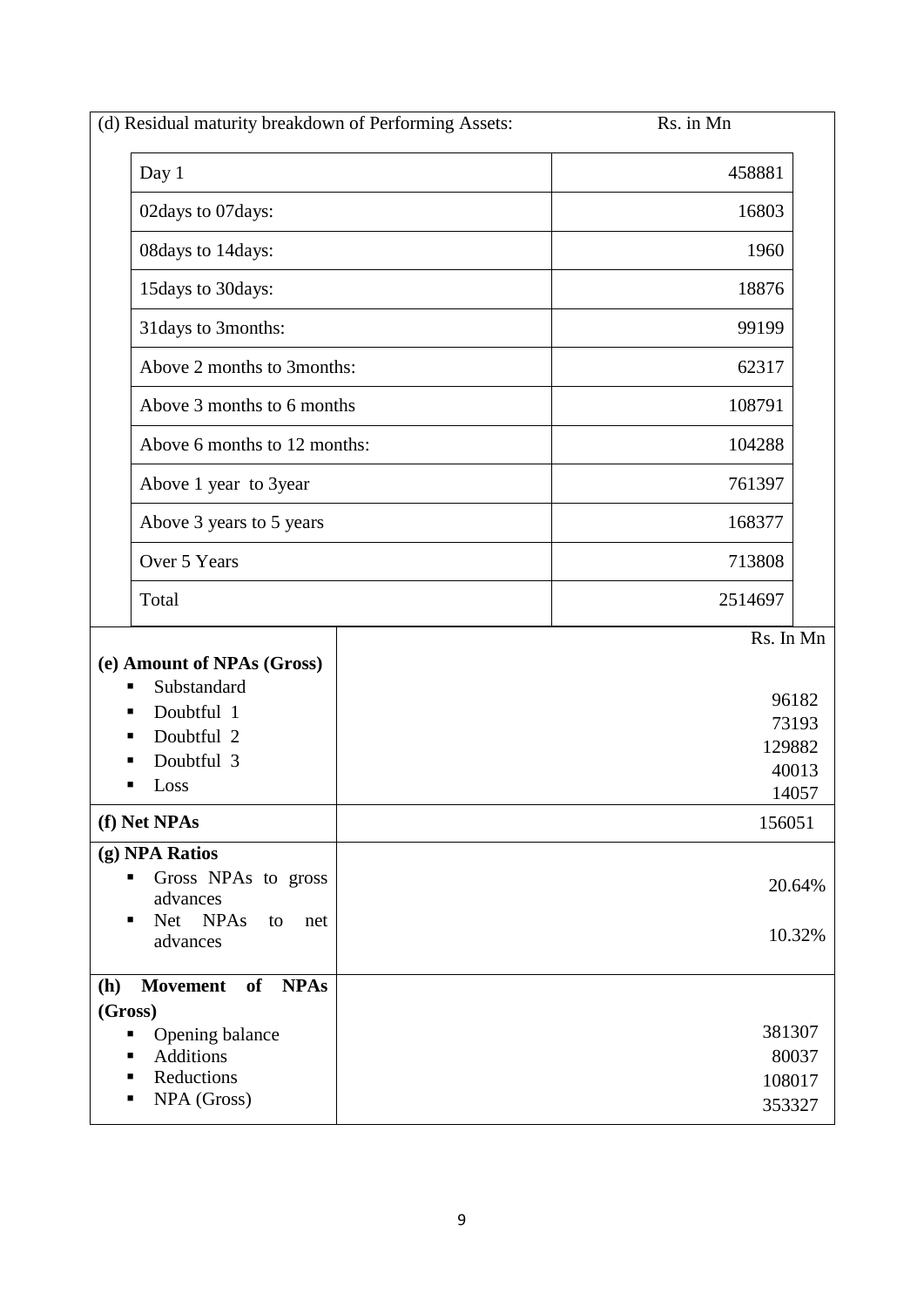| (i) Movement of provisions<br>for NPAs                                                                                                                 |                              |
|--------------------------------------------------------------------------------------------------------------------------------------------------------|------------------------------|
| Opening balance<br>п<br>Provisions made during<br>٠<br>the period<br>Write-off<br>٠<br>Write-back of excess<br>٠<br>provisions<br>Closing balance<br>٠ | 196013<br>78670<br>88508     |
|                                                                                                                                                        | 186175                       |
| of<br>Non-<br>(j)<br><b>Amount</b><br><b>Performing Investments</b>                                                                                    | 24790                        |
| (k) Amount of provisions<br>for<br>held<br>non-performing<br>investments                                                                               | 21937                        |
| <b>of</b><br>$\mathbf{I}$<br><b>Movement</b>                                                                                                           |                              |
| provisions/depreciation<br><b>on</b>                                                                                                                   |                              |
| investments:                                                                                                                                           |                              |
| Opening balance<br>Provisions<br>made<br>during the period<br>Write-off<br>٠                                                                           | 26631<br>13522<br><b>NIL</b> |
| Write back of excess<br>provision                                                                                                                      | 3239                         |
| Closing balance                                                                                                                                        | 36914                        |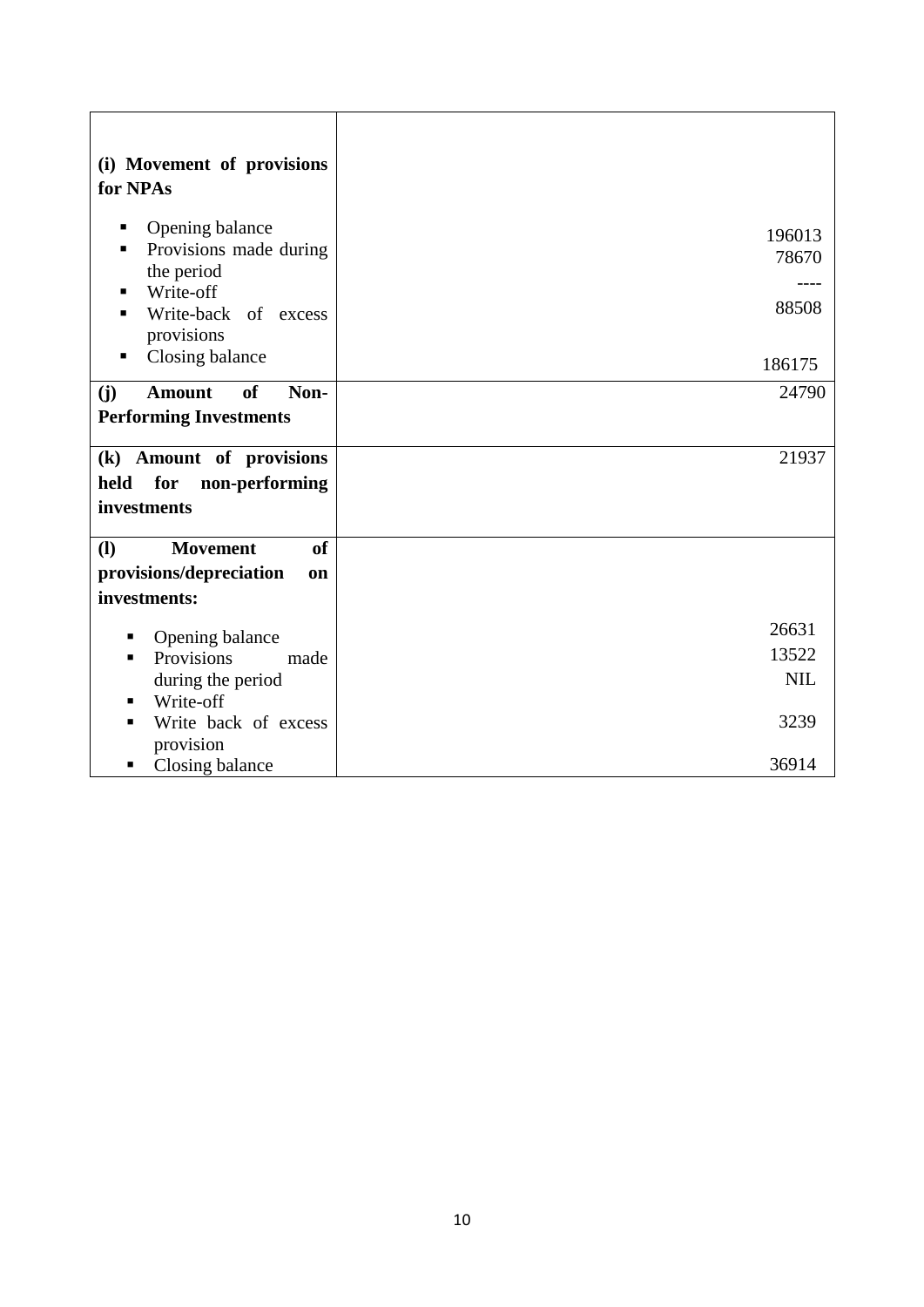#### **Table DF-4**

#### **Credit risk: disclosures for portfolios subject to the standardized approach**

#### **Qualitative Disclosures**

- a. The Bank has adopted Standardized approach for computation of capital charge for Credit risk as per RBI guidelines. These guidelines envisage different risk weights for different asset classes, which have been duly applied.
- b. The Bank has recognized the ratings issued by seven External Credit Rating Agencies identified by RBI viz., CRISIL Ltd., CARE, ICRA Ltd., India ratings and research Pvt. ltd, SMERA rating Ltd, BRICKWORK and INFOMERICS to rate the exposures of its clients.
- c. These agencies rate all fund and non-fund based exposures. The ratings awarded by these agencies to the bank's clients are adopted for assigning risk-weights.
- **d.** In case of bank's investment in particular issues of Corporate, the issue specific rating of the rating agency is reckoned to assign the risk weight.

Rs. in Mn

| <b>Quantitative Disclosures:</b>                                    |         |
|---------------------------------------------------------------------|---------|
|                                                                     |         |
| (b) For exposure amounts after risk mitigation subject to the       |         |
| standardized approach, amount of a bank's outstanding (rated and    |         |
| unrated) in the following three major risk buckets as well as those |         |
| that are deducted:                                                  |         |
| Below 100 % risk weight:<br>$\blacksquare$                          | 2286636 |
| 100 % risk weight<br>٠                                              | 363894  |
| More than 100 % risk weight<br>٠                                    | 389510  |
| <b>Amount Deducted-CRM</b><br>■                                     | 128000  |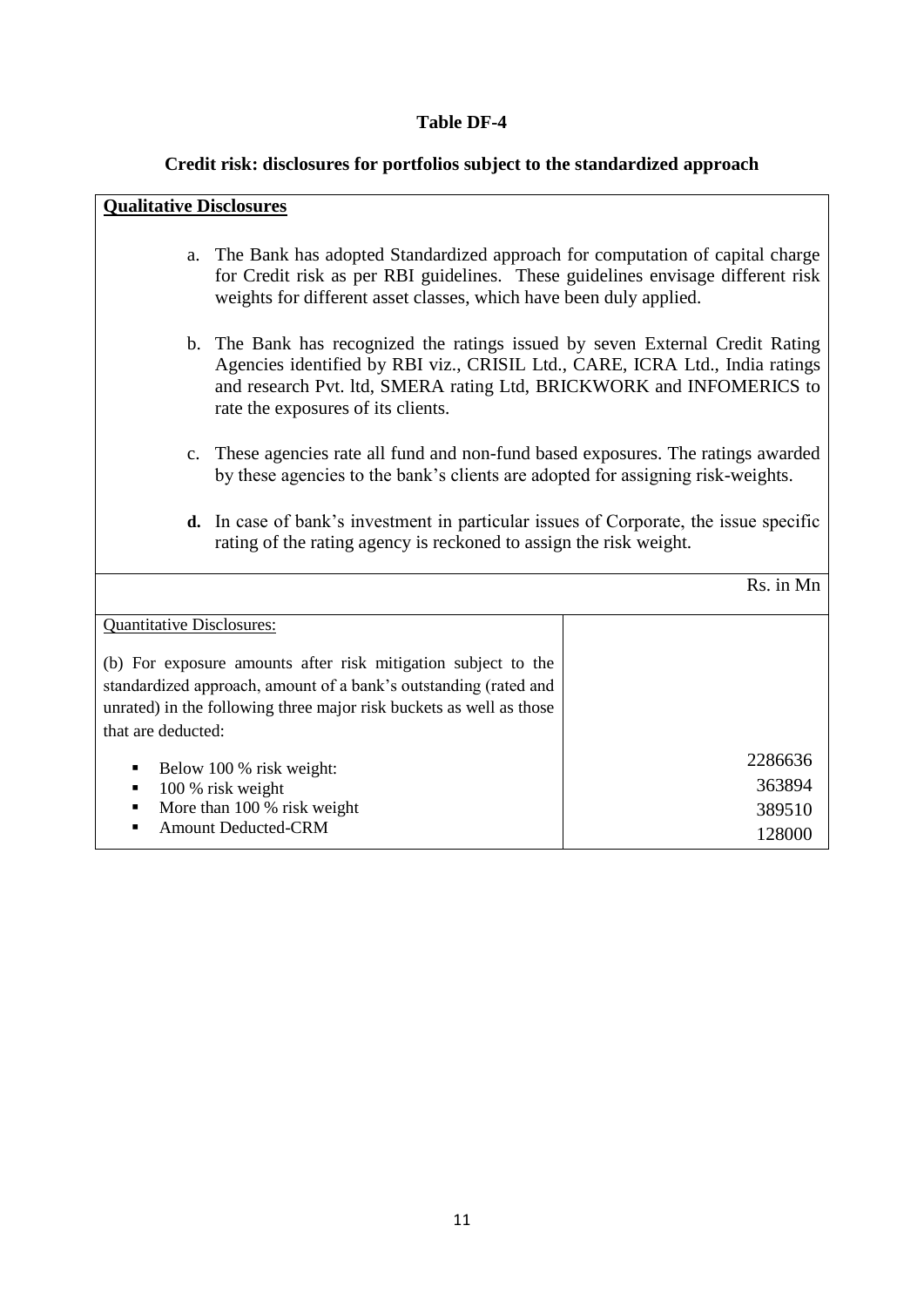| <b>Details</b>                                                                                | Equity                 |
|-----------------------------------------------------------------------------------------------|------------------------|
|                                                                                               |                        |
| <b>Issuer</b>                                                                                 | <b>CENTRAL BANK OF</b> |
|                                                                                               | <b>INDIA</b>           |
| Unique identifier (e.g. CUSIP, ISIN or Bloomberg identifier<br>for private placement)         | INE483A01010           |
| Governing $law(s)$ of the instrument                                                          | <b>Indian Laws</b>     |
| Regulatory treatment                                                                          |                        |
| <b>Transitional Basel III rules</b>                                                           | Common Equity Tier 1   |
| Post-transitional Basel III rules                                                             | Common Equity Tier 1   |
| Eligible at solo/group/ group & solo                                                          | Solo and Group         |
| Instrument type                                                                               | <b>Common Shares</b>   |
| Amount recognised in regulatory capital (Rs. in million, as of<br>most recent reporting date) | Rs. 29,725             |
| Par value of instrument                                                                       | Rs. 10 per share       |
| Accounting classification                                                                     | Shareholder's Equity   |
| Original date of issuance                                                                     | Various                |
| Perpetual or dated                                                                            | Perpetual              |
| Original maturity date                                                                        | N.A.                   |
| Issuer call subject to prior supervisory approval                                             | N <sub>0</sub>         |
| Optional call date, contingent call dates and redemption<br>amount                            | N.A.                   |
| Subsequent call dates, if applicable                                                          | N.A.                   |
| Coupons / dividends                                                                           |                        |
| Fixed or floating dividend/coupon                                                             | Floating               |
| Coupon rate and any related index                                                             | N.A.                   |
| Existence of a dividend stopper                                                               | N <sub>o</sub>         |
| Fully discretionary, partially discretionary or mandatory                                     | Fully discretionary    |
| Existence of step up or other incentive to redeem                                             | No                     |
| Noncumulative or cumulative                                                                   | N.A.                   |
| Convertible or non-convertible                                                                | N.A.                   |
| If convertible, conversion trigger(s)                                                         | N.A.                   |
| If convertible, fully or partially                                                            | N.A.                   |
| If convertible, conversion rate                                                               | N.A.                   |
| If convertible, mandatory or optional conversion                                              | N.A.                   |
| If convertible, specify instrument type convertible into                                      | N.A.                   |
| If convertible, specify issuer of instrument it converts into                                 | N.A.                   |
| Write-down feature                                                                            | N.A.                   |
| If write-down, write-down trigger(s)                                                          | N.A.                   |
| If write-down, full or partial                                                                | N.A.                   |
| If write-down, permanent or temporary                                                         | N.A.                   |

# **Table DF-13: Main Features of Regulatory Capital Instruments The main features of Tier - 1 capital instruments are given below:**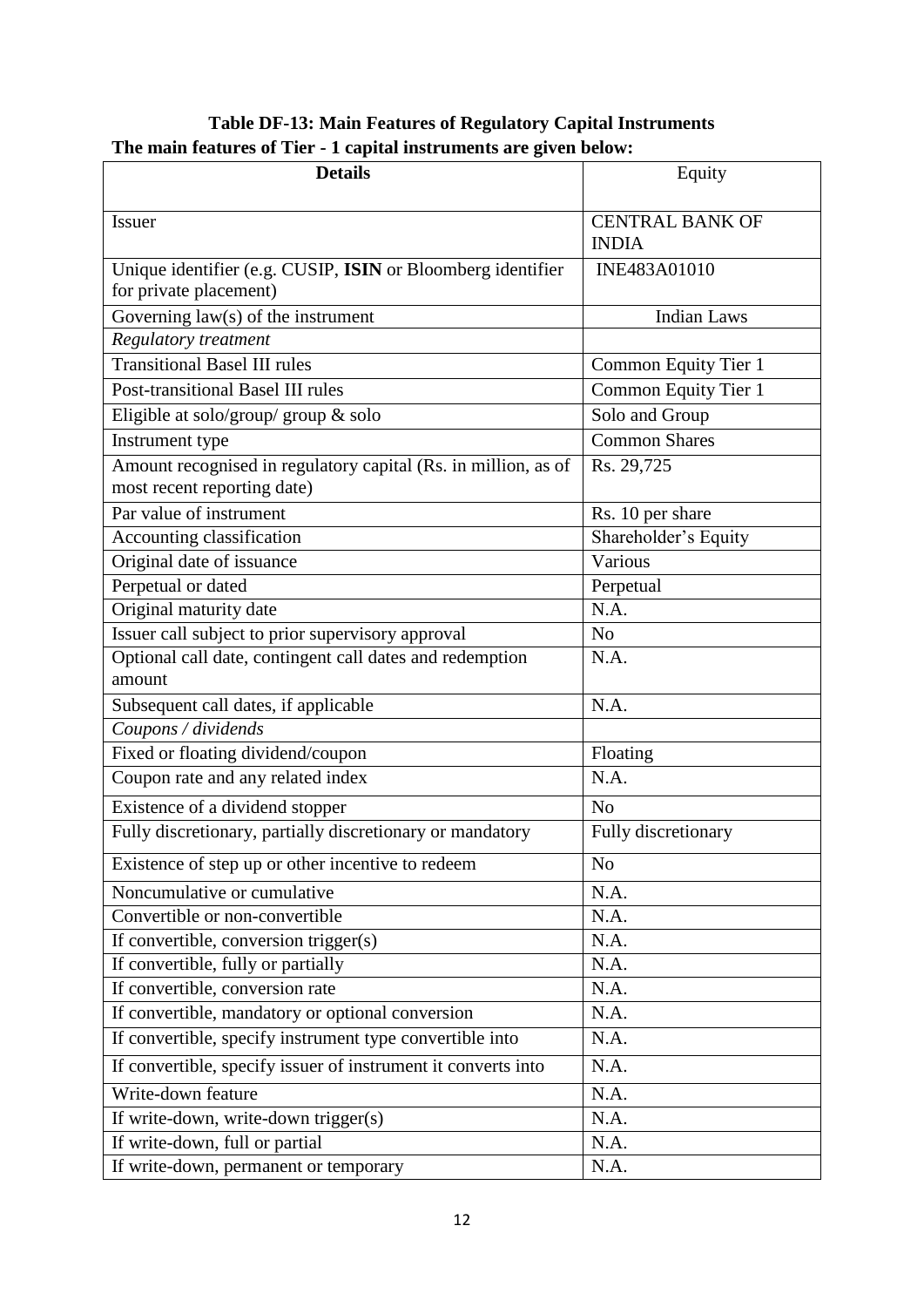| If temporary write-down, description of write-up mechanism                                                       | N.A.                                                               |
|------------------------------------------------------------------------------------------------------------------|--------------------------------------------------------------------|
| Position in subordination hierarchy in liquidation (specify<br>instrument type immediately senior to instrument) | All depositors and others<br>Creditors, bonds, and<br><b>PNCPS</b> |
| Non-compliant transitioned features                                                                              | N <sub>0</sub>                                                     |
| If yes, specify non-compliant features                                                                           |                                                                    |

| <b>SERIES DETAILS</b>                                                                         | Sr. II PDI                             |
|-----------------------------------------------------------------------------------------------|----------------------------------------|
| Issuer                                                                                        | <b>CENTRAL BANK OF</b><br><b>INDIA</b> |
| Unique identifier (e.g. CUSIP, ISIN or Bloomberg identifier<br>for private placement)         | INE483A09252                           |
| Governing law(s) of the instrument                                                            | <b>Indian Laws</b>                     |
| <b>Regulatory treatment</b>                                                                   |                                        |
| <b>Transitional Basel III rules</b>                                                           | Ineligible                             |
| <b>Post-transitional Basel III rules</b>                                                      | Ineligible                             |
| Eligible at solo/group/ group & solo                                                          | Solo and Group                         |
| Instrument type                                                                               | <b>Perpetual Debt Instruments</b>      |
| Amount recognised in regulatory capital (Rs. in million, as of<br>most recent reporting date) | $\overline{0}$                         |
| Par value of instrument                                                                       | Rs.1.00 Mn                             |
| Accounting classification                                                                     | <b>LIABILITY</b>                       |
| Original date of issuance                                                                     | 28.09.2012                             |
| Perpetual or dated                                                                            | Perpetual                              |
| Original maturity date                                                                        | N.A                                    |
| Issuer call subject to prior supervisory approval                                             | Yes                                    |
| Optional call date, contingent call dates and redemption<br>amount                            | 28.09.2022                             |
| Subsequent call dates, if applicable                                                          | N.A.                                   |
| Coupons / dividends                                                                           |                                        |
| Fixed or floating dividend/coupon                                                             | Fixed                                  |
| Coupon rate and any related index                                                             | 9.40% p.a.                             |
| Existence of a dividend stopper                                                               | N <sub>o</sub>                         |
| Fully discretionary, partially discretionary or mandatory                                     | Mandatory                              |
| Existence of step up or other incentive to redeem                                             | N <sub>o</sub>                         |
| Noncumulative or cumulative                                                                   | Noncumulative                          |
|                                                                                               |                                        |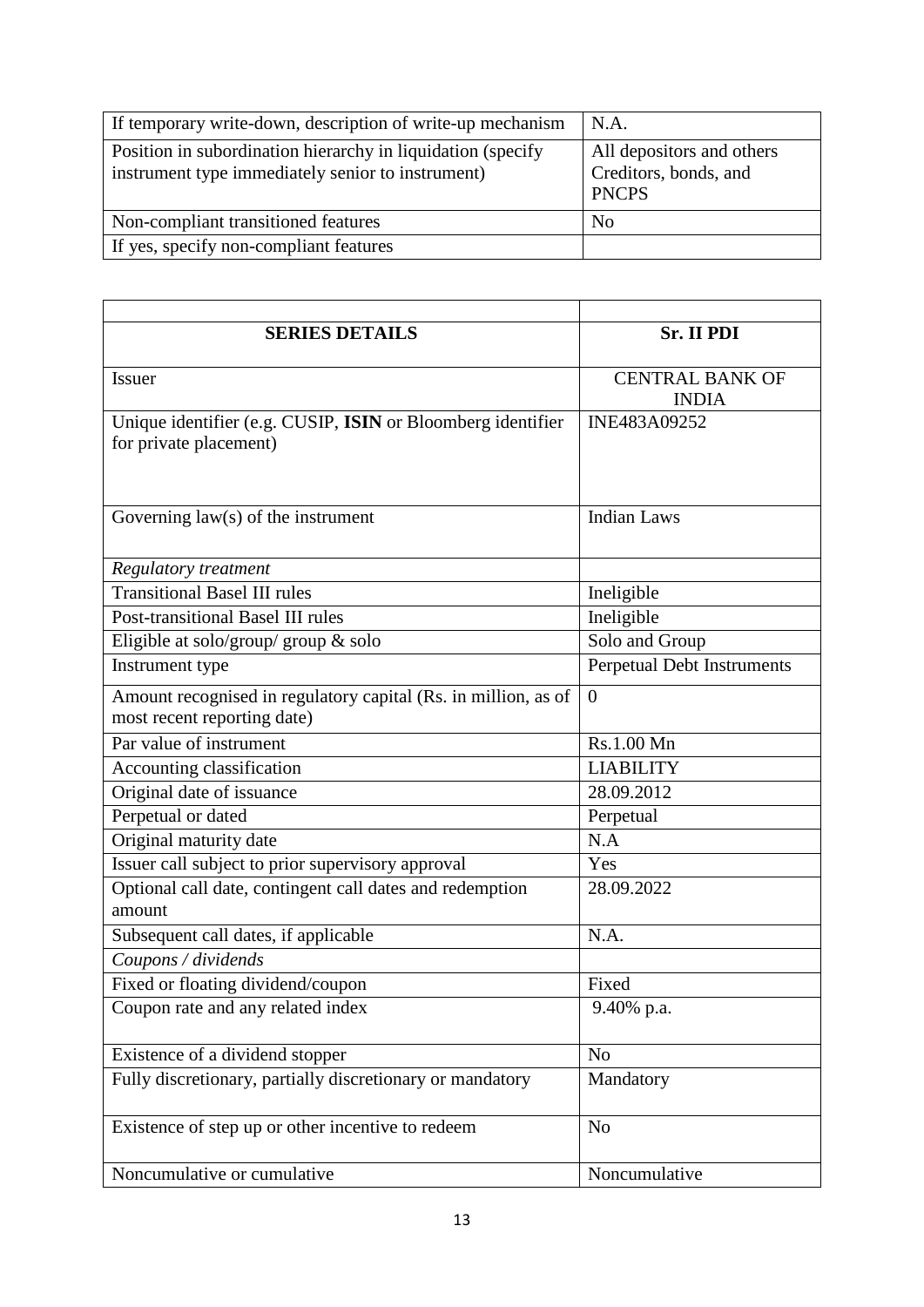| Convertible or non-convertible                                | Nonconvertible                                                          |
|---------------------------------------------------------------|-------------------------------------------------------------------------|
| If convertible, conversion trigger(s)                         | N.A.                                                                    |
| If convertible, fully or partially                            | N.A.                                                                    |
| If convertible, conversion rate                               | N.A.                                                                    |
| If convertible, mandatory or optional conversion              | N.A.                                                                    |
| If convertible, specify instrument type convertible into      | N.A.                                                                    |
| If convertible, specify issuer of instrument it converts into | N.A.                                                                    |
| Write-down feature                                            | Not Applicable                                                          |
| If write-down, write-down trigger(s)                          | N.A.                                                                    |
| If write-down, full or partial                                | N.A.                                                                    |
| If write-down, permanent or temporary                         | N.A.                                                                    |
| If temporary write-down, description of write-up mechanism    | N.A.                                                                    |
| Position in subordination hierarchy in liquidation (specify   | All depositors                                                          |
| instrument type immediately senior to instrument)             | and other Creditors                                                     |
| Non-compliant transitioned features                           | Yes                                                                     |
| If yes, specify non-compliant features                        | Fully derecognized, Not<br><b>Basel III Loss absorbency</b><br>features |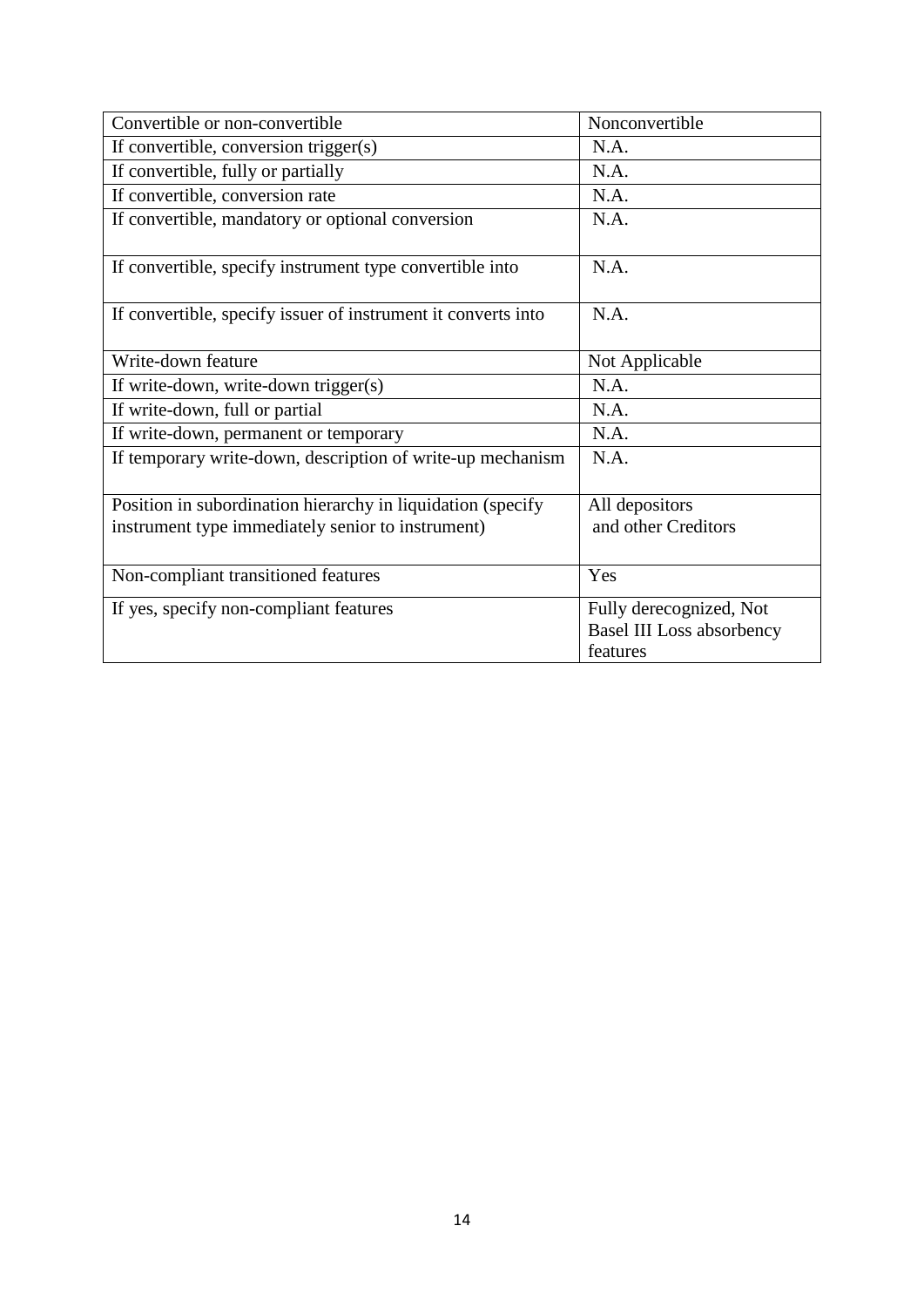# **The main features of Upper Tier - 2 capital instruments are given below**

| <b>SERIES</b><br><b>DETAILS</b>                                                                           | <b>Upper Tier</b><br>$II$ (Sr. II)            | <b>Upper Tier II</b><br>(Sr.III)              | <b>Upper Tier II</b><br>(Sr. IV)              | <b>Upper Tier II</b><br>(Sr, V)                                            | <b>Upper Tier II</b><br>(Sr. VI)                                 |
|-----------------------------------------------------------------------------------------------------------|-----------------------------------------------|-----------------------------------------------|-----------------------------------------------|----------------------------------------------------------------------------|------------------------------------------------------------------|
| <b>Issuer</b>                                                                                             | <b>CENTRAL BANK OF INDIA</b>                  |                                               |                                               |                                                                            |                                                                  |
| Unique identifier<br>(e.g. CUSIP, ISIN<br>or Bloomberg<br>identifier for<br>private placement)            |                                               |                                               |                                               |                                                                            | INE483A09195 INE483A09203 INE483A09211 INE483A09229 INE483A08015 |
| Governing $law(s)$                                                                                        | <b>Indian Laws</b>                            | <b>Indian Laws</b>                            | <b>Indian Laws</b>                            | <b>Indian Laws</b>                                                         | <b>Indian Laws</b>                                               |
| of the instrument                                                                                         |                                               |                                               |                                               |                                                                            |                                                                  |
| Regulatory<br>treatment                                                                                   |                                               |                                               |                                               |                                                                            |                                                                  |
| <b>Transitional Basel</b><br><b>III</b> rules                                                             | Tier 2                                        | Tier 2                                        | Tier 2                                        | Tier <sub>2</sub>                                                          | Tier <sub>2</sub>                                                |
| Post-transitional<br><b>Basel III rules</b>                                                               | Ineligible                                    | Ineligible                                    | Ineligible                                    | Ineligible                                                                 | Ineligible                                                       |
| Eligible at<br>solo/group/group<br>& solo                                                                 |                                               |                                               |                                               | Solo and Group Solo and Group Solo and Group Solo and Group Solo and Group |                                                                  |
| Instrument type                                                                                           | <b>Upper Tier 2</b><br>Capital<br>Instruments | <b>Upper Tier 2</b><br>Capital<br>Instruments | <b>Upper Tier 2</b><br>Capital<br>Instruments | <b>Upper Tier 2</b><br>Capital<br>Instruments                              | <b>Upper Tier 2</b><br>Capital<br>Instruments                    |
| Amount<br>recognized in<br>regulatory capital<br>(Rs. in million, as<br>of most recent<br>reporting date) | 1140                                          | 2000                                          | 2000                                          | 4000                                                                       | 1200                                                             |
| Par value of<br>instrument                                                                                | Rs. 1.00 Mn                                   | Rs. 1.00 Mn                                   | Rs. 1.00 Mn                                   | Rs. 1.00 Mn                                                                | Rs. 1.00 Mn                                                      |
| Accounting<br>classification                                                                              | <b>LIABILITY</b>                              | <b>LIABILITY</b>                              | <b>LIABILITY</b>                              | <b>LIABILITY</b>                                                           | <b>LIABILITY</b>                                                 |
| Original date of<br>issuance                                                                              | 17.02.2009                                    | 23.06.2009                                    | 20.01.2010                                    | 11.06.2010                                                                 | 21.01.2011                                                       |
| Perpetual or dated                                                                                        | <b>DATED</b>                                  | <b>DATED</b>                                  | <b>DATED</b>                                  | <b>DATED</b>                                                               | <b>DATED</b>                                                     |
| Original maturity<br>date                                                                                 | 17.02.2024                                    | 23.06.2024                                    | 20.01.2025                                    | 11.06.2025                                                                 | 21.01.2026                                                       |
| Issuer call subject<br>to prior<br>supervisory<br>approval                                                | Yes                                           | Yes                                           | Yes                                           | Yes                                                                        | Yes                                                              |
| Optional call date,<br>contingent call<br>dates and                                                       | 17.02.2019                                    | 23.06.2019                                    | 20.01.2020                                    | 11.06.2020                                                                 | 21.01.2021                                                       |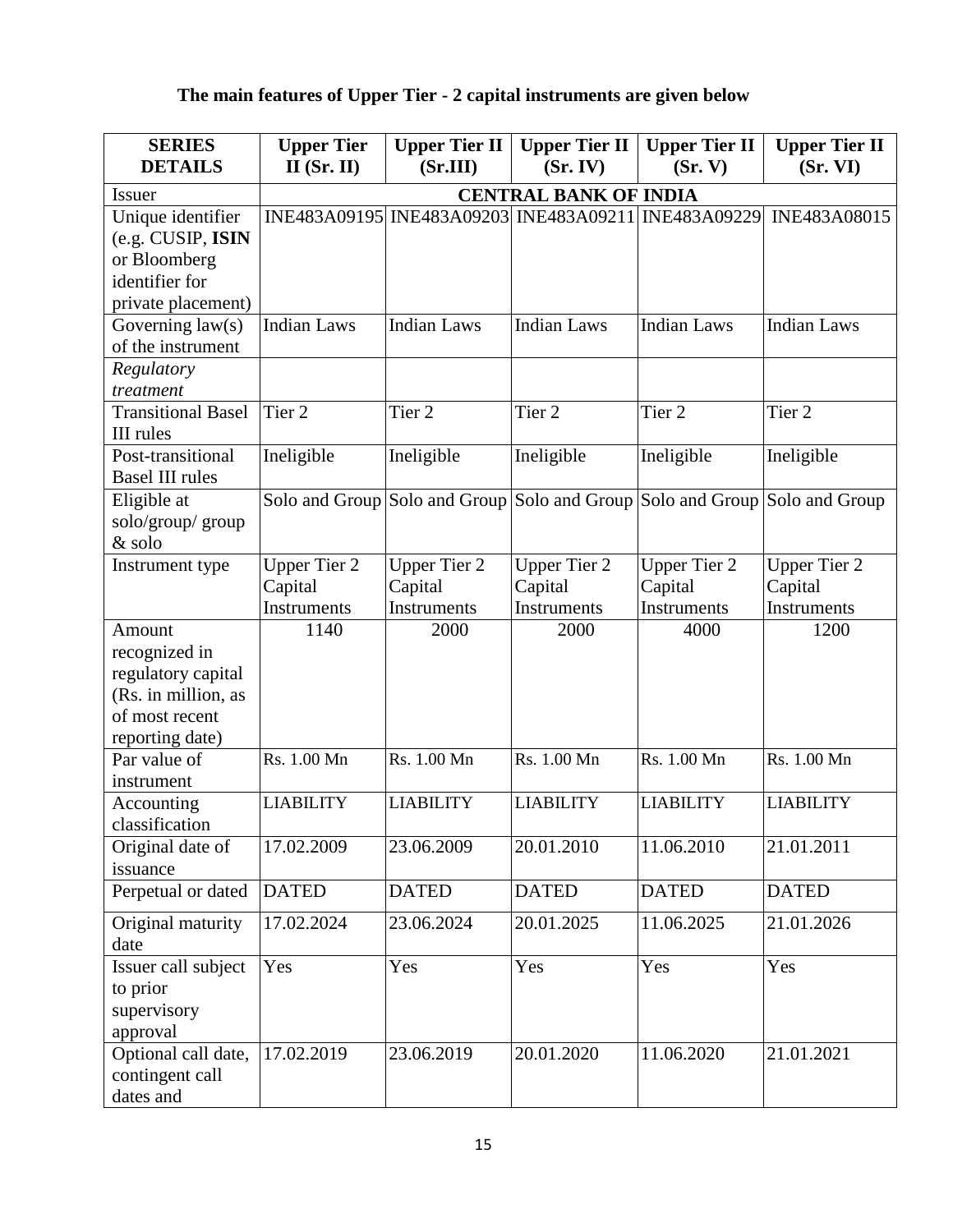| redemption                           |                |                |                |                |                |
|--------------------------------------|----------------|----------------|----------------|----------------|----------------|
| amount                               |                |                |                |                |                |
| Subsequent call                      | N.A.           | N.A.           | N.A.           | N.A.           | N.A.           |
| dates, if                            |                |                |                |                |                |
| applicable                           |                |                |                |                |                |
| Coupons /                            |                |                |                |                |                |
| dividends                            |                |                |                |                |                |
| Fixed or floating<br>dividend/coupon | Fixed          | Fixed          | Fixed          | Fixed          | Fixed          |
| Coupon rate and                      | 9.40%          | 8.80%          | 8.63%          | 8.57%          | 9.20%          |
| any related index                    |                |                |                |                |                |
| Existence of a                       | N <sub>o</sub> | N <sub>o</sub> | N <sub>o</sub> | N <sub>o</sub> | N <sub>o</sub> |
| dividend stopper                     |                |                |                |                |                |
| Fully                                | Mandatory      | Mandatory      | Mandatory      | Mandatory      | Mandatory      |
| discretionary,                       |                |                |                |                |                |
| partially                            |                |                |                |                |                |
| discretionary or                     |                |                |                |                |                |
| mandatory                            |                |                |                |                |                |
| Existence of step                    | Yes            | Yes            | Yes            | Yes            | N <sub>o</sub> |
| up or other                          |                |                |                |                |                |
| incentive to                         |                |                |                |                |                |
| redeem<br>Noncumulative or           | Noncumulative  | Noncumulative  | Noncumulative  | Noncumulative  | Noncumulative  |
| cumulative                           |                |                |                |                |                |
| Convertible or                       | Nonconvertible | Nonconvertible | Nonconvertible | Nonconvertible | Nonconvertible |
| non-convertible                      |                |                |                |                |                |
| If convertible,                      | N.A.           | N.A.           | N.A.           | N.A.           | N.A.           |
| conversion                           |                |                |                |                |                |
| trigger(s)                           |                |                |                |                |                |
| If convertible,                      | N.A.           | N.A.           | N.A.           | N.A.           | N.A.           |
| fully or partially                   |                |                |                |                |                |
| If convertible,                      | N.A.           | N.A.           | N.A.           | N.A.           | N.A.           |
| conversion rate                      |                |                |                |                |                |
| If convertible,                      | N.A.           | N.A.           | N.A.           | N.A.           | N.A.           |
| mandatory or<br>optional             |                |                |                |                |                |
| conversion                           |                |                |                |                |                |
| If convertible,                      | N.A.           | N.A.           | N.A.           | N.A.           | N.A.           |
| specify instrument                   |                |                |                |                |                |
| type convertible                     |                |                |                |                |                |
| into                                 |                |                |                |                |                |
| If convertible,                      | N.A.           | N.A.           | N.A.           | N.A.           | N.A.           |
| specify issuer of                    |                |                |                |                |                |
| instrument it                        |                |                |                |                |                |
| converts into                        |                |                |                |                |                |
| Write-down                           | N.A.           | N.A.           | N.A.           | N.A.           | N.A.           |
| feature                              |                |                |                |                |                |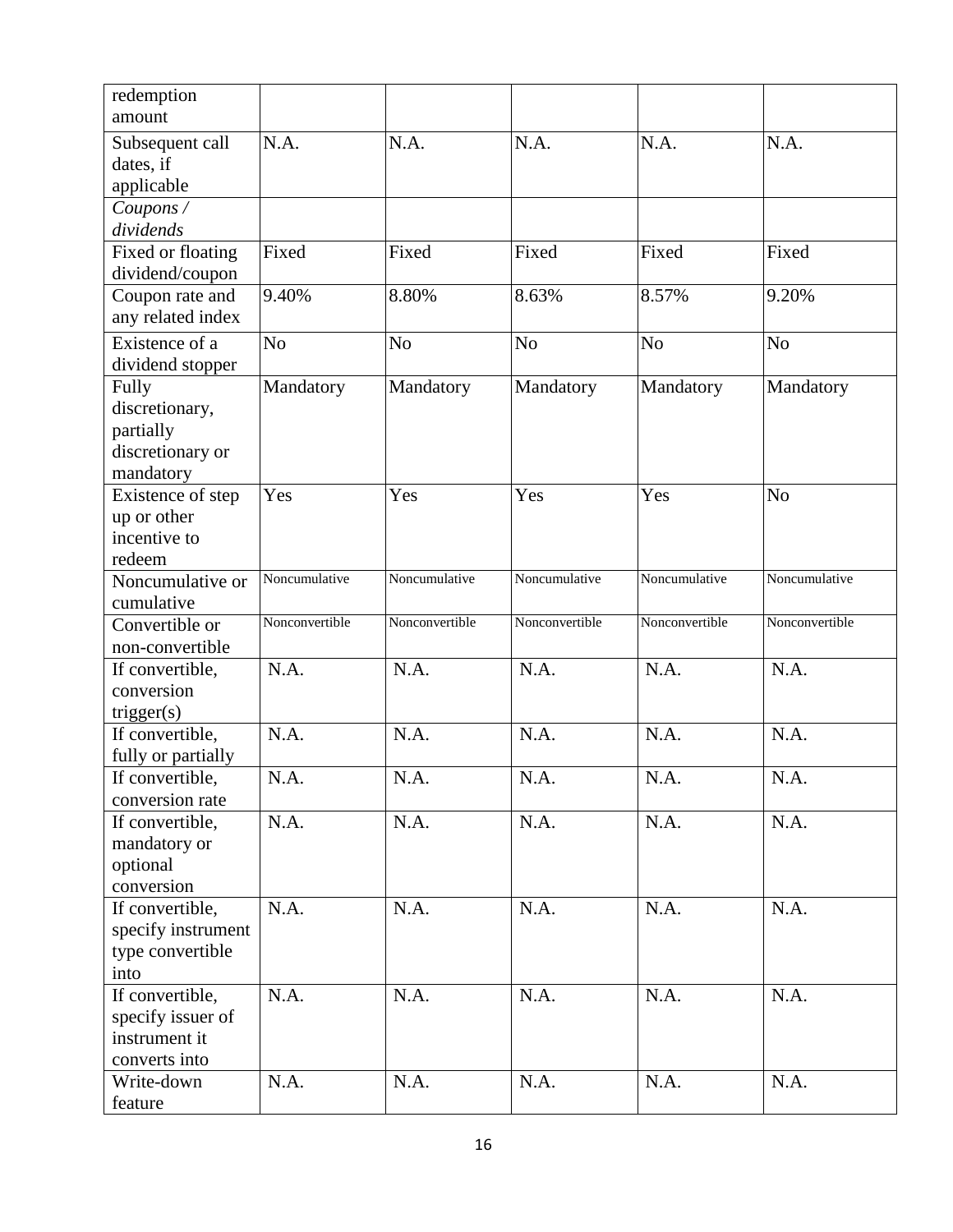| If write-down,      | N.A.           | N.A.           | N.A.           | N.A.           | N.A.            |
|---------------------|----------------|----------------|----------------|----------------|-----------------|
| write-down          |                |                |                |                |                 |
| trigger(s)          |                |                |                |                |                 |
| If write-down, full | N.A.           | N.A.           | N.A.           | N.A.           | N.A.            |
| or partial          |                |                |                |                |                 |
| If write-down,      | N.A.           | N.A.           | N.A.           | N.A.           | N.A.            |
| permanent or        |                |                |                |                |                 |
| temporary           |                |                |                |                |                 |
| If temporary        | N.A.           | N.A.           | N.A.           | N.A.           | N.A.            |
| write-down,         |                |                |                |                |                 |
| description of      |                |                |                |                |                 |
| write-up            |                |                |                |                |                 |
| mechanism           |                |                |                |                |                 |
| Position in         | All depositors | All depositors | All depositors | All depositors | All depositors  |
| subordination       | and other      | and other      | and other      | and other      | and other       |
| hierarchy in        | creditors      | creditors      | creditors      | creditors      | creditors       |
| liquidation         |                |                |                |                |                 |
| (specify)           |                |                |                |                |                 |
| instrument type     |                |                |                |                |                 |
| immediately         |                |                |                |                |                 |
| senior to           |                |                |                |                |                 |
| instrument)         |                |                |                |                |                 |
| Non-compliant       | <b>YES</b>     | <b>YES</b>     | <b>YES</b>     | <b>YES</b>     | <b>YES</b>      |
| transitioned        |                |                |                |                |                 |
| features            |                |                |                |                |                 |
| If yes, specify     | Step up,       | Step up,       | Step up,       | Step up,       | Not Basel III   |
| non-compliant       | Not Basel III  | Not Basel III  | Not Basel III  | Not Basel III  | Loss absorbency |
| features            | Loss           | Loss           | Loss           | Loss           | features        |
|                     | absorbency     | absorbency     | absorbency     | absorbency     |                 |
|                     | features       | features       | features       | features       |                 |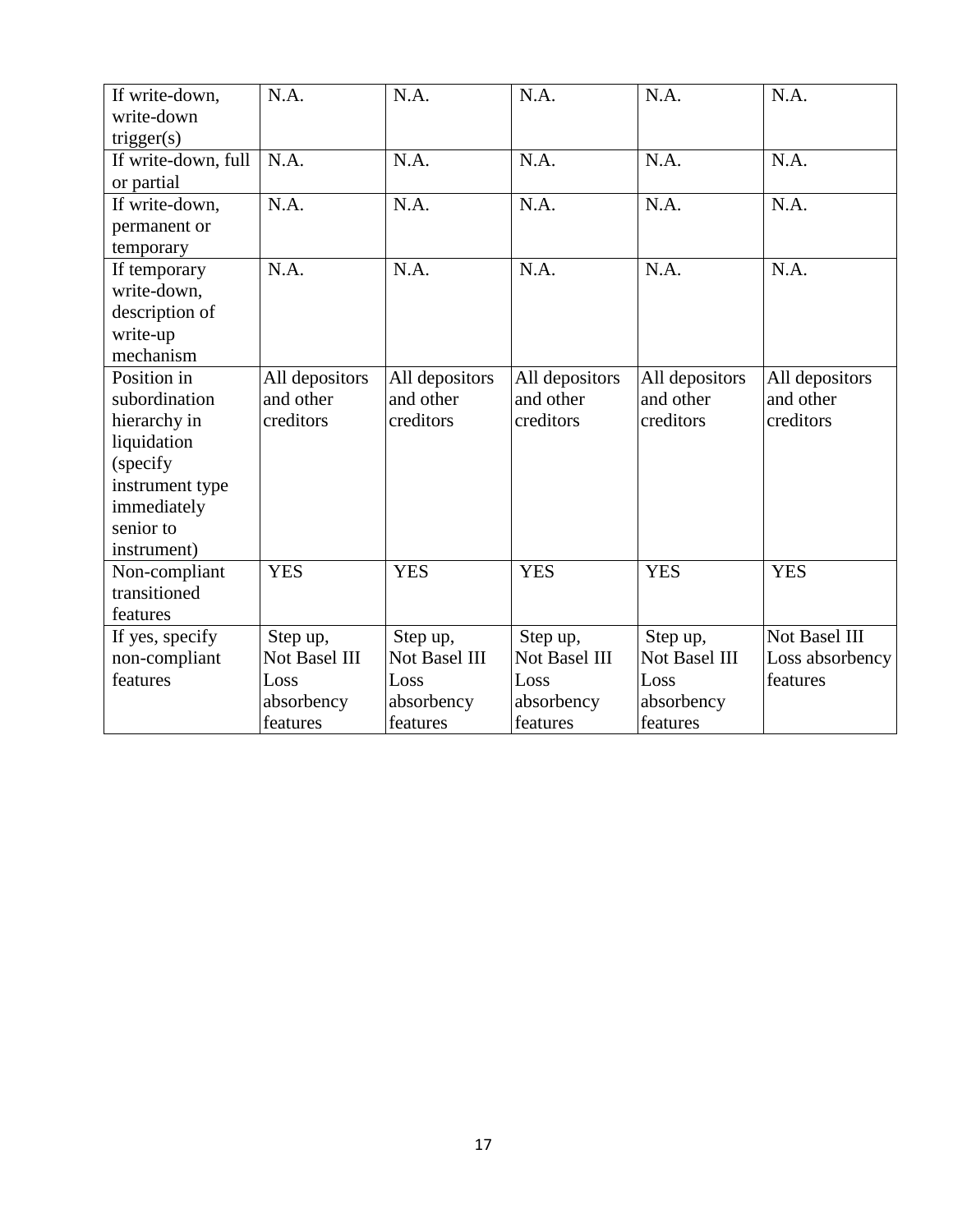# **The main features of Subordinated Debt capital instruments are given below:**

| <b>SERIES DETAILS</b>                                    | <b>Lower Tier II</b><br><b>Sr XIV</b> |
|----------------------------------------------------------|---------------------------------------|
| <b>Issuer</b>                                            |                                       |
| Unique identifier (e.g. CUSIP, ISIN or Bloomberg         | INE483A09245                          |
| identifier for private placement)                        |                                       |
| Governing $law(s)$ of the instrument                     | <b>Indian Laws</b>                    |
| Regulatory treatment                                     |                                       |
| <b>Transitional Basel III rules</b>                      | Tier <sub>2</sub>                     |
| Post-transitional Basel III rules                        | Ineligible                            |
| Eligible at solo/group/ group $\&$ solo                  | Solo and Group                        |
| Instrument type                                          | <b>Tier 2 Debt Instruments</b>        |
|                                                          |                                       |
| Amount recognised in regulatory capital (Rs. in          |                                       |
| million, as of most recent reporting date)               | 2000                                  |
| Par value of instrument                                  | Rs.1.00 Mn                            |
| Accounting classification                                | <b>LIABILITY</b>                      |
| Original date of issuance                                | 21.12.2011                            |
| Perpetual or dated                                       | <b>DATED</b>                          |
| Original maturity date                                   | 21.12.2026                            |
| Issuer call subject to prior supervisory approval        | Yes                                   |
| Optional call date, contingent call dates and            | 21.12.2021                            |
| redemption amount                                        |                                       |
| Subsequent call dates, if applicable                     | N.A.                                  |
| Coupons / dividends                                      |                                       |
| Fixed or floating dividend/coupon                        | Fixed                                 |
| Coupon rate and any related index                        | 9.33%                                 |
| Existence of a dividend stopper                          | N <sub>o</sub>                        |
| Fully discretionary, partially discretionary or          | Mandatory                             |
| mandatory                                                |                                       |
| Existence of step up or other incentive to redeem        | N <sub>o</sub>                        |
|                                                          |                                       |
| Noncumulative or cumulative                              | Noncumulative                         |
| Convertible or non-convertible                           | Nonconvertible                        |
| If convertible, conversion trigger(s)                    | N.A.                                  |
| If convertible, fully or partially                       | N.A.                                  |
| If convertible, conversion rate                          | N.A.                                  |
| If convertible, mandatory or optional conversion         | N.A.                                  |
|                                                          |                                       |
| If convertible, specify instrument type convertible      | N.A.                                  |
| into                                                     |                                       |
| If convertible, specify issuer of instrument it converts | N.A.                                  |
| into                                                     |                                       |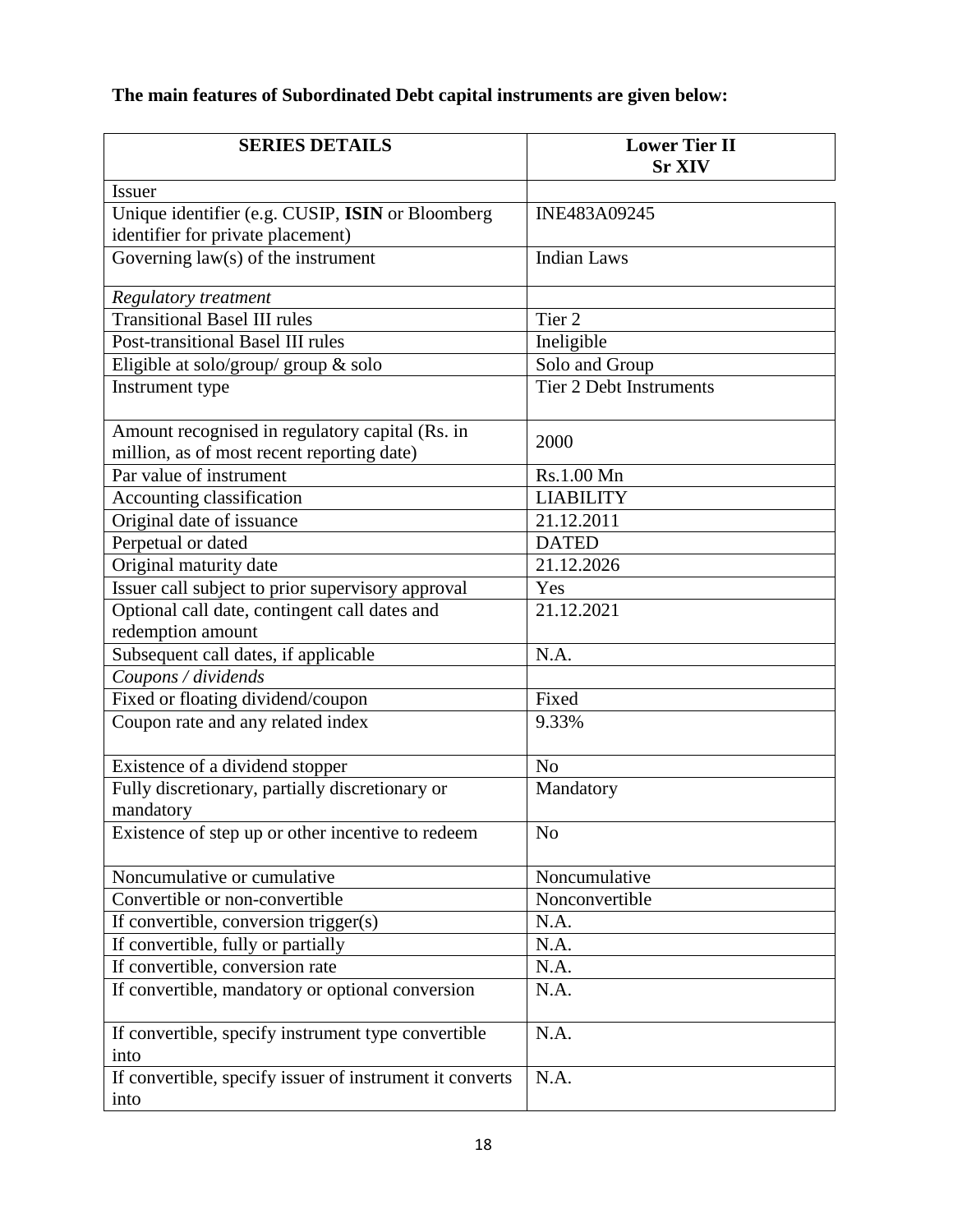| Write-down feature                                 | Not Applicable                         |
|----------------------------------------------------|----------------------------------------|
| If write-down, write-down trigger(s)               | N.A.                                   |
| If write-down, full or partial                     | N.A.                                   |
| If write-down, permanent or temporary              | N.A.                                   |
| If temporary write-down, description of write-up   | N.A.                                   |
| mechanism                                          |                                        |
| Position in subordination hierarchy in liquidation | All depositors and other creditors     |
| (specify instrument type immediately senior to     |                                        |
| instrument)                                        |                                        |
| Non-compliant transitioned features                | <b>YES</b>                             |
| If yes, specify non-compliant features             | Not Basel III Loss absorbency features |

# **The main features of BASEL III compliant Tier 2 Bonds are given below:**

|                                | <b>BASEL III COMPLIANT TIER II BONDS</b> |                                |  |
|--------------------------------|------------------------------------------|--------------------------------|--|
|                                | <b>SRI</b>                               | <b>SRII</b>                    |  |
| <b>Issuer</b>                  |                                          |                                |  |
| Unique identifier (e.g.        | INE483A09260                             | INE483A09278                   |  |
| CUSIP, ISIN or                 |                                          |                                |  |
| Bloomberg identifier           |                                          |                                |  |
| for private placement)         |                                          |                                |  |
| Governing $law(s)$ of          | <b>Indian Laws</b>                       | Indian Laws                    |  |
| the instrument                 |                                          |                                |  |
| Regulatory treatment           |                                          |                                |  |
| <b>Transitional Basel III</b>  | Tier 2                                   | Tier <sub>2</sub>              |  |
| rules                          |                                          |                                |  |
| <b>Post-transitional Basel</b> | <b>ELIGIBLE</b>                          | <b>ELIGIBLE</b>                |  |
| III rules                      |                                          |                                |  |
| Eligible at solo/group/        | Solo and Group                           | Solo and Group                 |  |
| group & solo                   |                                          |                                |  |
| Instrument type                | Tier 2 Debt Instruments                  | <b>Tier 2 Debt Instruments</b> |  |
|                                |                                          |                                |  |
| Amount recognised in           | 8000                                     | 5000                           |  |
| regulatory capital (Rs.        |                                          |                                |  |
| in million, as of most         |                                          |                                |  |
| recent reporting date)         |                                          |                                |  |
| Par value of instrument        | Rs.1.00 Mn                               | Rs.1.00 Mn                     |  |
| Accounting                     | <b>LIABILITY</b>                         | <b>LIABILITY</b>               |  |
| classification                 |                                          |                                |  |
| Original date of               | 08.11.2013                               | 07.03.2017                     |  |
| issuance                       |                                          |                                |  |
| Perpetual or dated             | <b>DATED</b>                             | <b>DATED</b>                   |  |
| Original maturity date         | 08.11.2023                               | 07.05.2027                     |  |
| Issuer call subject to         | N <sub>o</sub>                           | Yes                            |  |
| prior supervisory              |                                          |                                |  |
| approval                       |                                          |                                |  |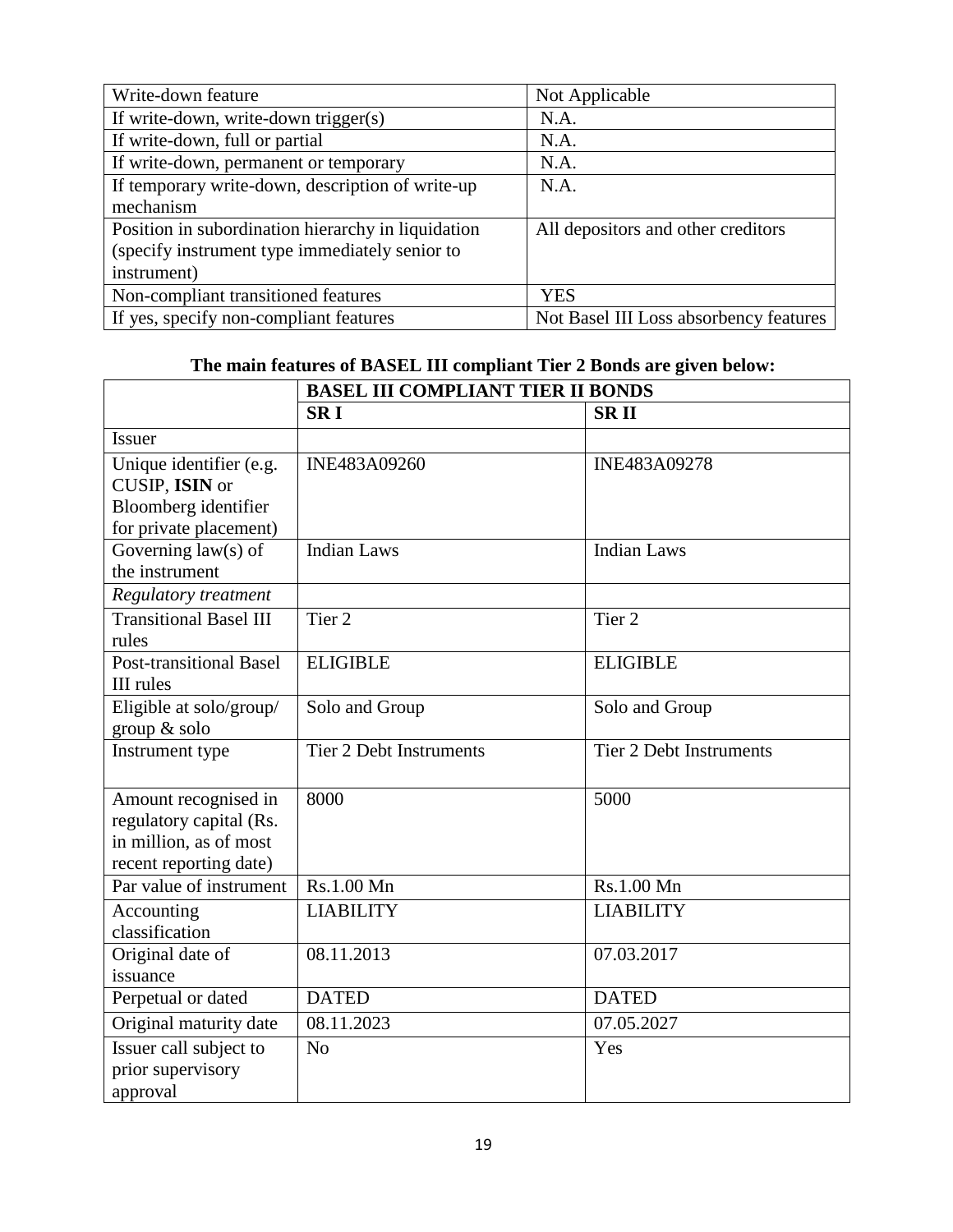| Optional call date,                            | N.A.                                        | 07.05.2022                          |
|------------------------------------------------|---------------------------------------------|-------------------------------------|
| contingent call dates<br>and redemption amount |                                             |                                     |
| Subsequent call dates,                         | N.A.                                        | N.A.                                |
| if applicable                                  |                                             |                                     |
| Coupons / dividends                            |                                             |                                     |
| Fixed or floating                              | Fixed                                       | Fixed                               |
| dividend/coupon                                |                                             |                                     |
| Coupon rate and any                            | 9.90%                                       | 8.62%                               |
| related index                                  |                                             |                                     |
| Existence of a dividend                        | N <sub>o</sub>                              | N <sub>o</sub>                      |
| stopper<br>Fully discretionary,                | Mandatory                                   | Mandatory                           |
| partially discretionary                        |                                             |                                     |
| or mandatory                                   |                                             |                                     |
| Existence of step up or                        | N <sub>o</sub>                              | N <sub>o</sub>                      |
| other incentive to                             |                                             |                                     |
| redeem                                         |                                             |                                     |
| Noncumulative or                               | Noncumulative                               | Noncumulative                       |
| cumulative<br>Convertible or non-              | Nonconvertible                              | Nonconvertible                      |
| convertible                                    |                                             |                                     |
| If convertible,                                | N.A.                                        | N.A.                                |
| conversion trigger(s)                          |                                             |                                     |
| If convertible, fully or                       | N.A.                                        | N.A.                                |
| partially                                      |                                             |                                     |
| If convertible,                                | N.A.                                        | N.A.                                |
| conversion rate                                | N.A.                                        | N.A.                                |
| If convertible,<br>mandatory or optional       |                                             |                                     |
| conversion                                     |                                             |                                     |
| If convertible, specify                        | N.A.                                        | N.A                                 |
| instrument type                                |                                             |                                     |
| convertible into                               |                                             |                                     |
| If convertible, specify                        | N.A.                                        | N.A.                                |
| issuer of instrument it<br>converts into       |                                             |                                     |
| Write-down feature                             | <b>YES</b>                                  | <b>YES</b>                          |
| If write-down, write-                          | These bonds, at the option of the           | These bonds, at the option of the   |
| down trigger(s)                                | reserve bank of India, can<br>be            | reserve bank of India, can be       |
|                                                | temporarily<br>written<br>down<br><b>or</b> | temporarily written down or         |
|                                                | permanently written off<br>upon             | permanently written off upon        |
|                                                | occurrence of the trigger event,            | occurrence of the trigger event,    |
|                                                | called the 'point of non-viability          | called the 'point of non-viability  |
| If write-down, full or                         | trigger'("ponv trigger")<br>Partial         | trigger'("pony trigger")<br>Partial |
| partial                                        |                                             |                                     |